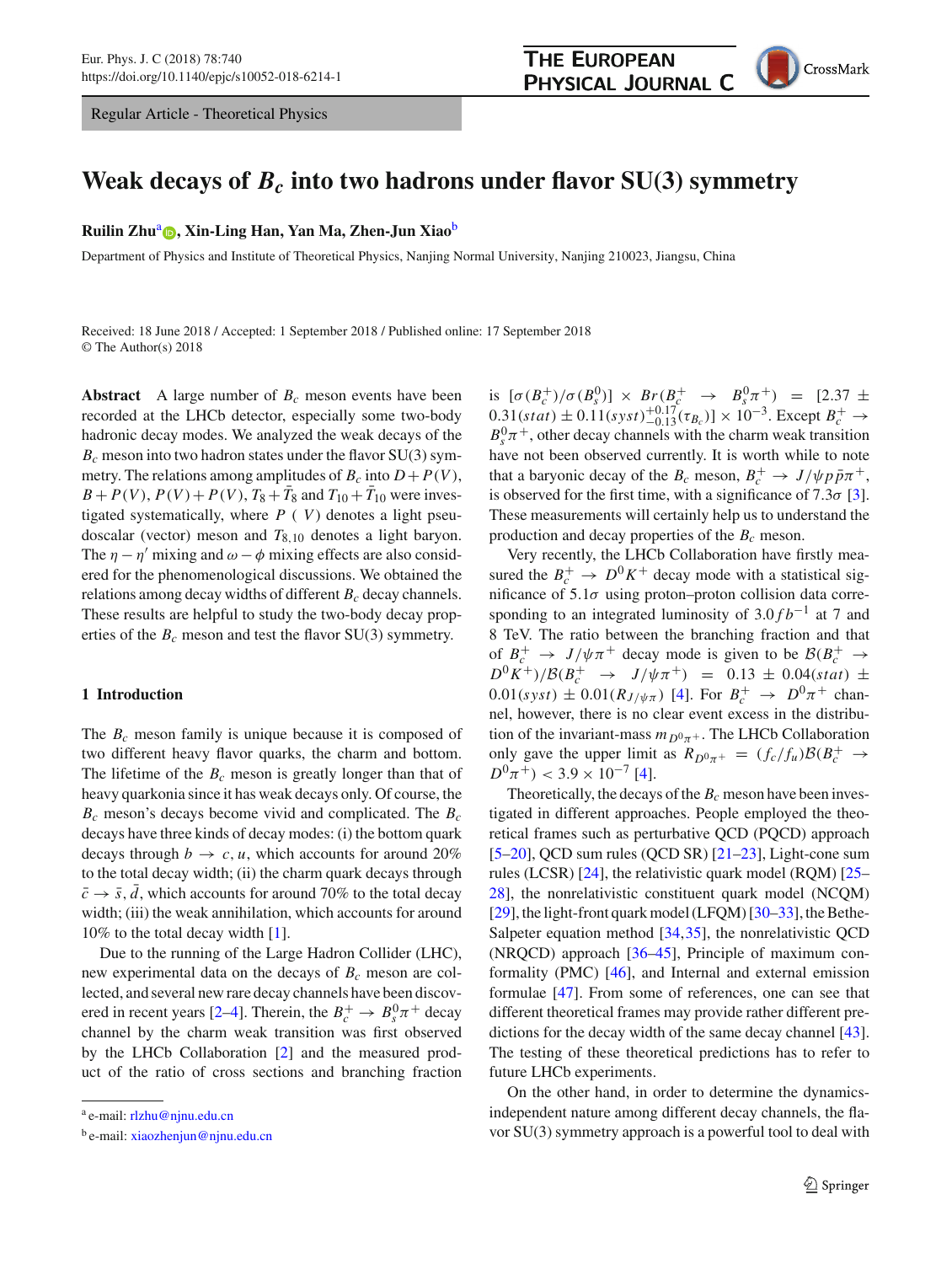the decays into light hadrons. Under the flavor SU(3) symmetry, the decay amplitudes are parameterized in terms of SU(3)-irreducible and model-independent amplitudes. Even though the size of the amplitudes can not be determined by itself in the flavor SU(3) symmetry approach, the constraints on certain decay modes are clear. Thus the flavor SU(3) symmetry approach has been wildly employed in many works on the weak decays of heavy flavor mesons and baryons into two or three hadrons  $[48–67]$  $[48–67]$  $[48–67]$ . The flavor SU(3) symmetry approach plays an important role to bridge dynamic theory and experimental data in the understanding of the decay properties of the heavy flavor mesons and baryons.

Up to now, the flavor  $SU(3)$  symmetry approach has employed to analyze the  $B_c$  meson decays into charmed tetraquarks [\[58\]](#page-8-18) and charmed or bottomed mesons [\[67\]](#page-8-17). In this paper, we will systematically explore  $B_c$  decay into  $D + P(V)$ ,  $B + P(V)$ ,  $P(V) + P(V)$ ,  $T_8 + T_8$  and  $T_{10} + T_{10}$ under the flavor  $SU(3)$  symmetry respectively, where  $P(V)$ denotes the light pseudoscalar(vector) meson while  $T_{8,10}$ denotes a light baryon. In particular we derive relations for decay widths and CP violations among different decay channels, which shall be tested by future precise experimental measurements.

The work is divided into four parts. In Sect. [2,](#page-1-0) we will give an overview of flavor *SU*(3) classification of the hadronic states with different light quarks and their associated members. In Sect. [3](#page-2-0) we will study the SU(3) decay amplitudes for the weak  $B_c$  decays into two mesons or two baryons. We will discuss the relations for decay widths and CP violations in  $B_c$  decays in Sect. [4.](#page-4-0) We summarize and conclude in the end.

#### <span id="page-1-0"></span>**2 Particle multiplets**

Using the standard flavor SU(3) group representation, the  $B_c$  meson is a singlet, while the heavy mesons transform as **3** representation [\[68](#page-8-19)[–70](#page-9-0)], and can be written as  $B_i$  =  $(B_u(u\bar{b}), B_d(d\bar{b}), B_s(s\bar{b}))$  and  $D_i = (D_u(u\bar{c}), D_d(d\bar{c}), D_s)$  $(s\bar{c})$ ). The light pseudoscalar mesons *P* with spin-parity  $J<sup>P</sup> = 0<sup>-</sup>$  has an octet

$$
P_j^i = \begin{pmatrix} \frac{\pi^0}{\sqrt{2}} + \frac{\eta_8}{\sqrt{6}} & \pi^+ & K^+\\ \pi^- & -\frac{\pi^0}{\sqrt{2}} + \frac{\eta_8}{\sqrt{6}} & K^0\\ K^- & \bar{K}^0 & -2\frac{\eta_8}{\sqrt{6}} \end{pmatrix} .
$$
 (1)

Considering that the SU(3) singlet pseudoscalar state  $\eta_1$  can be written as  $\left(P_{\eta_1}\right)^i_j = \delta^i_j \eta_1$ , thus the physical eigenstates  $\eta$ and  $\eta'$  can be described by the mixing between  $\eta_1$  $\eta_1$  and  $\eta_8$ <sup>1</sup>

$$
|\eta\rangle = \cos\theta|\eta_8\rangle - \sin\theta|\eta_1\rangle, |\eta'\rangle = \sin\theta|\eta_8\rangle + \cos\theta|\eta_1\rangle.
$$
 (2)

Similarly, for the light vector meson with spin-parity  $J<sup>P</sup> = 1<sup>-</sup>$ , we have the multiplet as

$$
V_j^i = \begin{pmatrix} \frac{\rho^0}{\sqrt{2}} + \frac{\omega_8}{\sqrt{6}} & \rho^+ & K^{*+} \\ \rho^- & -\frac{\rho^0}{\sqrt{2}} + \frac{\omega_8}{\sqrt{6}} & K^{*0} \\ K^{*-} & \bar{K}^{*0} & -2\frac{\omega_8}{\sqrt{6}} \end{pmatrix}.
$$
 (3)

Considering that the SU(3) singlet vector state  $\phi_1$  can be written as  $(V_{\phi_1})^i_j = \delta^i_j \phi_1$ , thus the physical eigenstates  $\omega$ and  $\phi$  can be described by the mixing between  $\phi_1$  and  $\omega_8$ 

$$
|\omega\rangle = \cos\theta_V|\omega_8\rangle - \sin\theta_V|\phi_1\rangle, |\phi\rangle = \sin\theta_V|\omega_8\rangle + \cos\theta_V|\phi_1\rangle,
$$
 (4)

The light baryons with spin-parity  $J^P = \frac{1}{2}^+$  form a SU(3) octet  $T_8$ , which can be described as

$$
(T_8)^{ij} = \begin{pmatrix} \frac{\Sigma^0}{\sqrt{2}} + \frac{\Lambda^0}{\sqrt{6}} & \Sigma^+ & p^+ \\ \Sigma^- & -\frac{\Sigma^0}{\sqrt{2}} + \frac{\Lambda^0}{\sqrt{6}} & n \\ \Xi^- & \Xi^0 & -2\frac{\Lambda^0}{\sqrt{6}} \end{pmatrix}.
$$
 (5)

The light baryons with spin-parity  $J^P = \frac{3}{2}^+$  form a SU(3) decuplet  $T_{10}$ , the components of which are

$$
(T_{10})^{111} = \Delta^{++}, (T_{10})^{112} = (T_{10})^{121} = (T_{10})^{211} = \frac{\Delta^{+}}{\sqrt{3}},
$$
  
\n
$$
(T_{10})^{222} = \Delta^{-}, (T_{10})^{122} = (T_{10})^{211} = (T_{10})^{221} = \frac{\Delta^{0}}{\sqrt{3}}, (T_{10})^{333} = \Omega^{-},
$$
  
\n
$$
(T_{10})^{113} = (T_{10})^{131} = (T_{10})^{311} = \frac{\Sigma'^{+}}{\sqrt{3}},
$$
  
\n
$$
(T_{10})^{223} = (T_{10})^{232} = (T_{10})^{322} = \frac{\Sigma'^{-}}{\sqrt{3}},
$$
  
\n
$$
(T_{10})^{123} = (T_{10})^{132} = (T_{10})^{213} = (T_{10})^{231} = (T_{10})^{312} = (T_{10})^{312} = \frac{\Sigma'^{0}}{\sqrt{6}},
$$
  
\n
$$
(T_{10})^{133} = (T_{10})^{313} = (T_{10})^{331} = \frac{\Xi'^{0}}{\sqrt{3}},
$$
  
\n
$$
(T_{10})^{233} = (T_{10})^{323} = (T_{10})^{332} = \frac{\Xi'^{-}}{\sqrt{3}}.
$$
  
\n(6)

From them, one can see the decuplet  $T_{10}$  is symmetrical when changing the order of the superscript *i*, *j*, *k*.

<span id="page-1-1"></span><sup>&</sup>lt;sup>1</sup> Here we only treated the  $\eta$  and  $\eta'$  as quark-antiquark configuration, thus the gluonium contribution in the  $\eta'$  is not considered.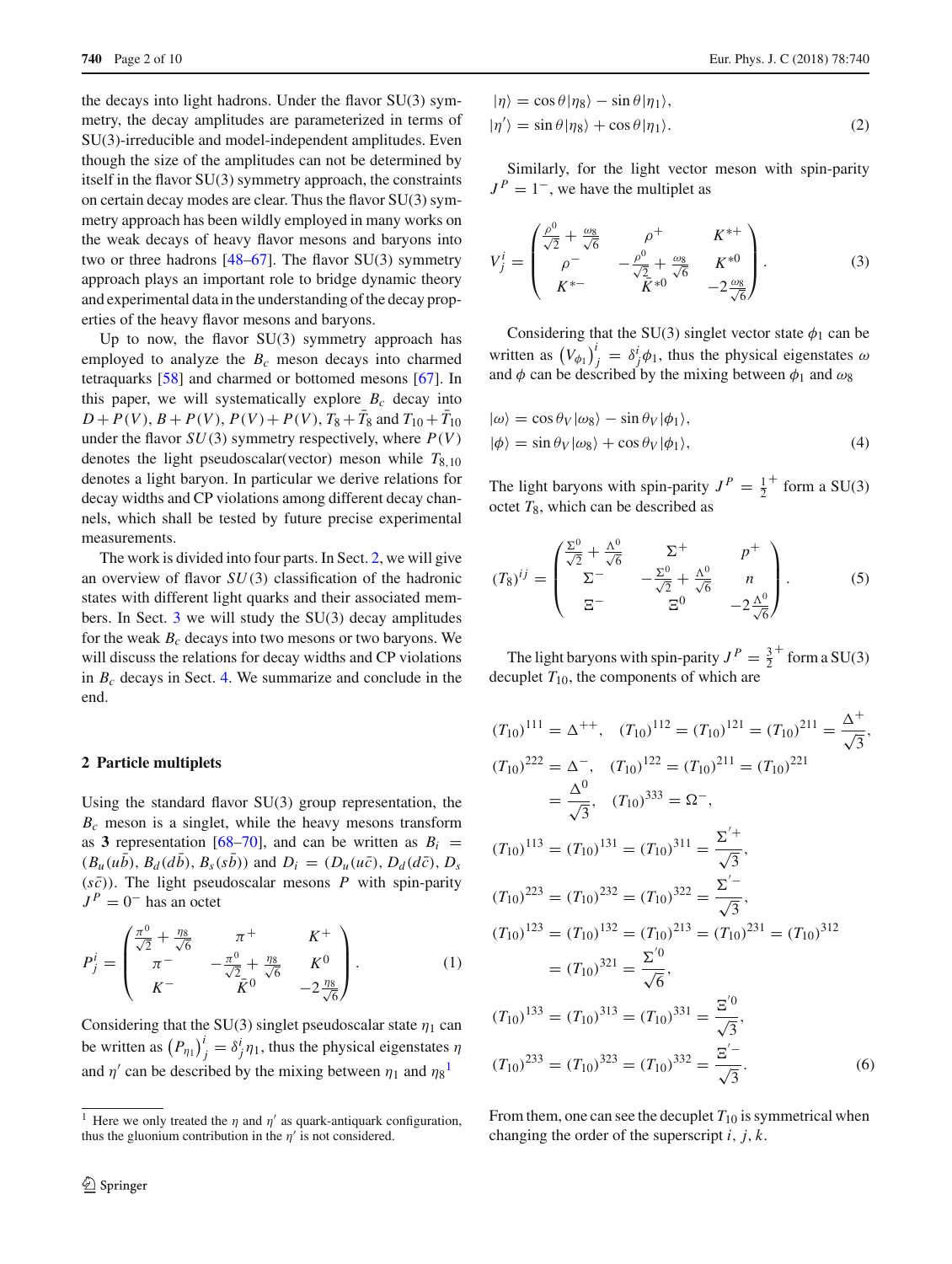<span id="page-2-1"></span>



# <span id="page-2-0"></span>**3 SU(3) decay amplitudes for weak** *Bc* **decays into two hadrons**

In this section, we study the  $B_c \rightarrow D_i + P(V)$ ,  $B_c \rightarrow$  $B_i + P(V), B_c \rightarrow P(V) + P(V)$ , and  $B_c \rightarrow T_{10} + T_{10}$  decays in the flavor SU(3) symmetry, respectively. The typical Feynman diagrams for the weak  $B<sub>c</sub>$  decays into two hadrons are plotted in Fig. [1.](#page-2-1) Their decay amplitudes will be parameterized in terms of SU(3)-irreducible amplitudes. They are helpful to get the decay widths relations.

#### 3.1 SU(3) decay amplitudes for  $B_c \rightarrow D_i + P(V)$

First, we will study the bottom quark decays, i.e.  $B_c \rightarrow$  $D_i + P(V)$  channels. As already mentioned before the  $B_c$  is a singlet in the flavor  $SU(3)$  group, while the  $D<sub>i</sub>$  transforms as **3** representation, and the light pseudo-scalar meson *P* and vector meson *V* belong to octets.

The  $B_c \to D_q + P(V)$  decays are controlled by the bottom to light quark transition, thus the weak Hamiltonian  $\mathcal{H}_{eff}$  is

$$
\mathcal{H}_{eff} = \frac{G_F}{\sqrt{2}} \left\{ V_{ub} V_{uq}^* \left[ C_1 O_1^{\bar{u}u} + C_2 O_2^{\bar{u}u} \right] - V_{tb} V_{tq}^* \left[ \sum_{i=3}^{10} C_i O_i \right] \right\} + \text{H.c.,}
$$
 (7)

where the  $V_{ij}$  is the CKM matrix element and the  $O_i$  are the four-fermion effective operators. According to the group multiplication and decomposition, we have  $\bar{3} \otimes 3 \otimes \bar{3} = \bar{3} \oplus \bar{3}$  $\overline{\mathbf{3}} \oplus \mathbf{6} \oplus \overline{\mathbf{15}}$ . The tree operators is described as a vector  $H^i(\overline{\mathbf{3}})$ , an asymmetrical tensor  $H_k^{[ij]}(6)$ , and a symmetrical tensor  $H_k^{(ij)}$  (15). From the above formulae, the penguin operators belong to the  $\bar{3}$  representation.

From the weak Hamiltonian, the  $B_c$  decay amplitudes into a charmed meson *Di* and a light pseudo-scalar meson *P* can be expressed with the tree amplitude  $A_{B_c}^T$  and the penguin amplitude  $A_{B_c}^P$ 

$$
A(B_c \to D_i P) = \langle D_i + P | \mathcal{H}_{eff} | B_c \rangle
$$
  
=  $V_{ub} V_{uq}^* A_{B_c}^T + V_{tb} V_{tq}^* A_{B_c}^P,$  (8)

where *q* denotes the light down or strange quark.  $A_{B_c}^T$  and  $A_{B_c}^P$  can be described as the flavor SU(3) amplitudes. After removing the CKM matrix elements, the weak Hamiltonian can be rewritten as the sum of the flavor irreducible representations.

For the strangeless decays, i.e.  $\Delta S = 0(b \rightarrow d)$ , the flavor irreducible representations have the nonzero components [\[48](#page-8-16),[51,](#page-8-20)[56\]](#page-8-21):

$$
H^2(\overline{3}) = 1, H_1^{12}(6) = -H_1^{21}(6)
$$
  
=  $H_3^{23}(6) = -H_3^{32}(6) = 1$ ,  
 $2H_1^{12}(\overline{15}) = 2H_1^{21}(\overline{15}) = -3H_2^{22}(\overline{15}) = -6H_3^{23}(\overline{15})$   
=  $-6H_3^{32}(\overline{15}) = 6$ . (9)

Similarly, one can get the nonzero components of the related irreducible representations for the  $\Delta S = 1(b \rightarrow s)$  decays. The explicit expressions can be obtained by Eq. [\(12\)](#page-3-0) with the exchange  $2 \leftrightarrow 3$ .

Thus it is easily to rewrite the penguin amplitude  $A_{B_c}^P$  and the tree amplitude  $A_{B_c}^T$  as

$$
A_{B_c}^P = \alpha H^i(\bar{\mathbf{3}}) D_j P_i^j,
$$
  
\n
$$
A_{B_c}^T = a_3 H^i(\bar{\mathbf{3}}) D_j P_i^j
$$
\n
$$
+ a_6 H_l^{[ij]}(\mathbf{6}) D_j P_i^l + a_{15} H_k^{[ij]}(\bar{\mathbf{15}}) D_j P_i^k,
$$
\n(10)

where the  $\alpha$  represents the hadronic parameter from the strong and electro-weak interactions for the penguin topology, while  $a_i$  with  $i = 3, 6, 15$  represent the hadronic parameters from the strong and electro-weak interactions for the tree topology. Under the flavor SU(3) symmetry, the  $B_c$  decay amplitudes into a charmed meson and a light meson can be obtained. We gave the results in Tables [1](#page-3-1) and [2.](#page-3-2) In Table [1,](#page-3-1)  $\alpha' = \alpha + V_{ub}V_{ud}^* a_3/(V_{tb}V_{td}^*)$  and  $\alpha'' =$  $\alpha + V_{ub}V_{us}^*a_3/(V_{tb}V_{ts}^*)$ . In Ref. [\[67\]](#page-8-17), the *B<sub>c</sub>* decay amplitudes into a charmed meson and a light meson are also studied in the flavor SU(3) symmetry. Compared with their results,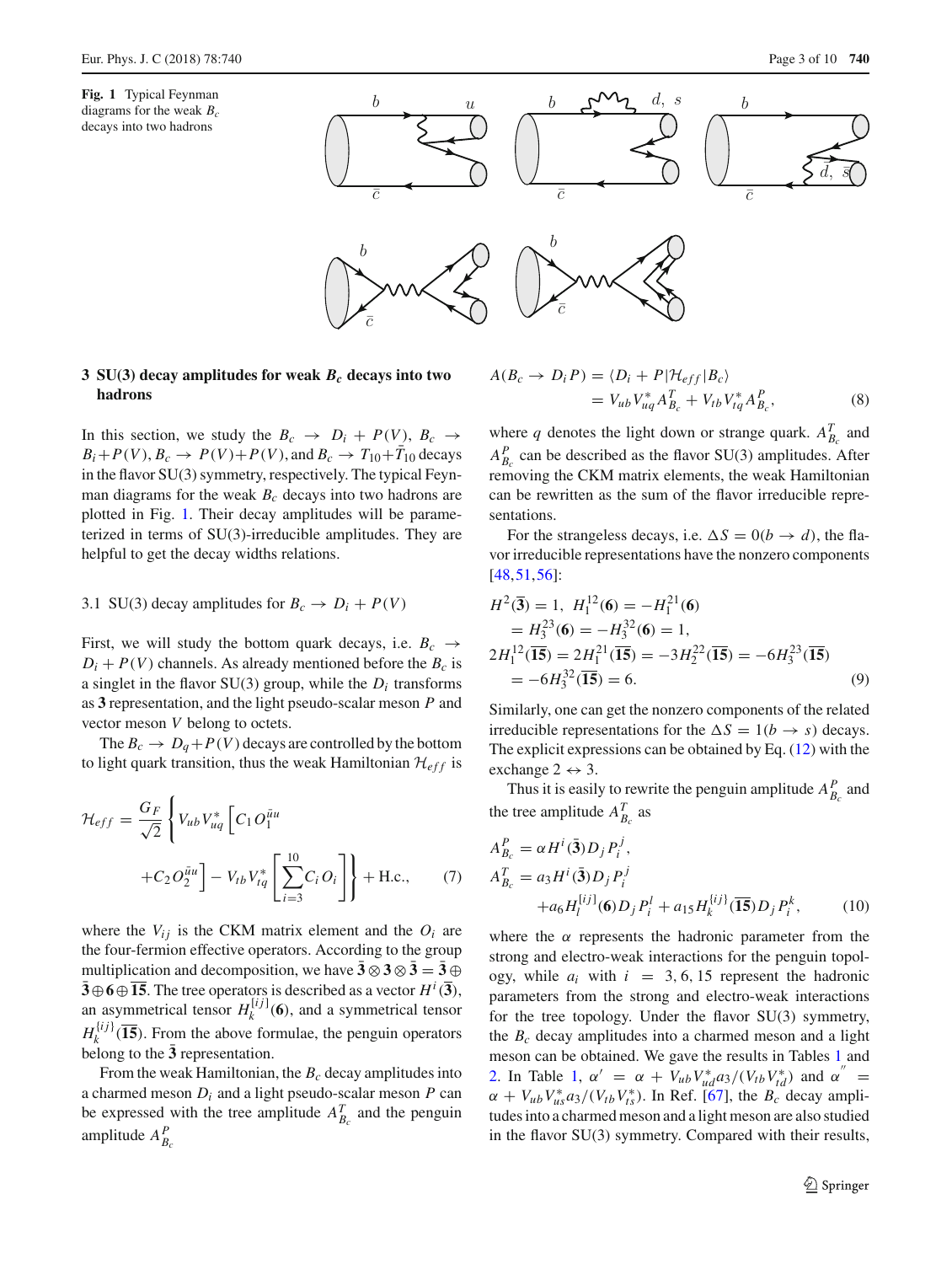<span id="page-3-1"></span>**Table 1** Decay amplitudes of  $B_c \rightarrow D_i + P$  decays. Here and in the following tables, the  $\alpha$ and *ai* represent the hadronic parameters. Besides,  $\alpha' = \alpha + V_{ub}V_{ud}^* a_3/(V_{tb}V_{td}^*)$ 

and  
\n
$$
\alpha^{''} = \alpha + V_{ub}V_{us}^*a_3/(V_{tb}V_{ts}^*)
$$

| Channel $\Delta S = 0$                        | Amplitude                                                                                                                                                         |
|-----------------------------------------------|-------------------------------------------------------------------------------------------------------------------------------------------------------------------|
| $B^{-} \to D^{-} \pi^{0}$                     | $\frac{1}{\sqrt{2}}\left(-V_{tb}V_{td}^*\alpha + V_{ub}V_{ud}^*(-a_3 + a_6 + 5a_{15})\right)$                                                                     |
| $B_c^- \rightarrow \bar{D}^0 \pi^-$           | $V_{tb}V_{td}^* \alpha + V_{ub}V_{ud}^* (a_3 - a_6 + 3a_{15})$                                                                                                    |
| $B_{c}^{-} \to D_{s}^{-} K^{0}$               | $V_{tb}V_{td}^* \alpha + V_{ub}V_{ud}^* (a_3 + a_6 - a_{15})$                                                                                                     |
| $B_c^- \rightarrow D^- \eta$                  | $\frac{1}{\sqrt{6}}\cos\theta\left(V_{tb}V_{td}^*\alpha + V_{ub}V_{ud}^*(a_3 + 3a_6 + 3a_{15})\right) - \frac{1}{\sqrt{3}}\sin\theta V_{tb}V_{td}^*\alpha'$       |
| $B_{\circ}^- \to D^{-}\eta'$                  | $\frac{1}{\sqrt{6}}\sin\theta\left(V_{tb}V_{td}^*\alpha + V_{ub}V_{ud}^*(a_3 + 3a_6 + 3a_{15})\right) + \frac{1}{\sqrt{3}}\cos\theta V_{tb}V_{td}^*\alpha''$      |
| Channel $\Delta S = 1$                        | Amplitude                                                                                                                                                         |
| $B_{\scriptscriptstyle\sim}^-\to D^-\bar K^0$ | $V_{tb}V_{tc}^*\alpha + V_{ub}V_{us}^*(a_3 + a_6 - a_{15})$                                                                                                       |
| $B^-_c \rightarrow \bar{D}^0 K^-$             | $V_{tb}V_{ts}^*\alpha + V_{ub}V_{us}^*(a_3 - a_6 + 3a_{15})$                                                                                                      |
| $B_{c}^{-} \to D_{s}^{-} \pi^{0}$             | $\sqrt{2}V_{ub}V_{us}^*(a_6+2a_{15})$                                                                                                                             |
| $B_{c}^{-} \rightarrow D_{s}^{-} \eta$        | $\sqrt{\frac{2}{3}} \cos \theta \left(-V_{tb} V_{ts}^* \alpha + V_{ub} V_{us}^* (-a_3 + 3a_{15})\right) - \frac{1}{\sqrt{3}} \sin \theta V_{tb} V_{ts}^* \alpha'$ |
| $B_{c}^{-} \rightarrow D_{s}^{-} \eta'$       | $\sqrt{\frac{2}{3}}\sin\theta\left(-V_{tb}V_{ts}^*\alpha + V_{ub}V_{us}^*(-a_3+3a_{15})\right) + \frac{1}{\sqrt{3}}\cos\theta V_{tb}V_{ts}^*\alpha''$             |
|                                               |                                                                                                                                                                   |

<span id="page-3-2"></span>

| <b>Table 2</b> Decay amplitudes of                                            |
|-------------------------------------------------------------------------------|
| $B_c \rightarrow D_i + V$ decays. Here and                                    |
| in the following, the $\alpha^V$ and $a_i^V$                                  |
| represent the hadronic                                                        |
| parameters. Besides,                                                          |
| $\alpha^{V'} = \alpha^{V} + V_{ub} V_{ud}^{*} a_3^{V} / (V_{tb} V_{td}^{*})$  |
| and                                                                           |
| $\alpha^{V''} = \alpha^{V} + V_{ub} V_{us}^{*} a_3^{V} / (V_{tb} V_{ts}^{*})$ |
|                                                                               |

| Channel $\Delta S = 0$                   | Amplitude                                                                                                                                                                                  |
|------------------------------------------|--------------------------------------------------------------------------------------------------------------------------------------------------------------------------------------------|
| $B_c^ \rightarrow$ $D^ \rho^0$           | $\frac{1}{\sqrt{2}}\left(-V_{tb}V_{td}^*\alpha^V + V_{ub}V_{ud}^*(-a_3^V + a_6^V + 5a_{15}^V)\right)$                                                                                      |
| $B_c^ \rightarrow \bar{D}^0 \rho^-$      | $V_{tb}V_{td}^*\alpha^V + V_{ub}V_{ud}^*(a_3^V - a_6^V + 3a_{15}^V)$                                                                                                                       |
| $B_{c}^{-} \to D_{s}^{-} K^{*0}$         | $V_{cb}V_{cd}^*\alpha^V + V_{ub}V_{ud}^*(a_3^V + a_6^V - a_{15}^V)$                                                                                                                        |
| $B_{c}^{-} \rightarrow D^{-} \omega$     | $\frac{1}{\sqrt{6}} \cos \theta_V \left( V_{tb} V_{td}^* \alpha^V + V_{ub} V_{ud}^* (a_3^V + 3 a_6^V + 3 a_{15}^V) \right) - \frac{1}{\sqrt{3}} \sin \theta_V V_{tb} V_{td}^* \alpha^{V'}$ |
| $B_{\circ}^- \to D^- \phi$               | $\frac{1}{\sqrt{6}}\sin\theta_V\left(V_{tb}V_{td}^*\alpha^V + V_{ub}V_{ud}^*(a_3+3a_6+3a_{15})\right) + \frac{1}{\sqrt{3}}\cos\theta_VV_{tb}V_{td}^*\alpha^{V''}$                          |
| Channel $\Delta S = 1$                   | Amplitude                                                                                                                                                                                  |
| $B_{c}^{-} \to D^{-} \bar{K}^{*0}$       | $V_{tb}V_{ts}^*\alpha^V + V_{ub}V_{us}^*(a_3^V + a_6^V - a_{15}^V)$                                                                                                                        |
| $B_c^-\rightarrow\bar{D}^0 K^{*-}$       | $V_{tb}V_{ts}^*\alpha^V + V_{ub}V_{us}^*(a_3^V - a_6^V + 3a_{15}^V)$                                                                                                                       |
| $B_{c}^{-} \to D_{s}^{-} \rho^{0}$       | $\sqrt{2}V_{ub}V_{us}^*(a_6^V + 2a_{15}^V)$                                                                                                                                                |
| $B_{c}^{-} \rightarrow D_{s}^{-} \omega$ | $\sqrt{\frac{2}{3}} \cos \theta_V (-V_{tb} V_{ts}^* \alpha^V + V_{ub} V_{us}^* (-a_3^V + 3a_{15}^V)) - \frac{1}{\sqrt{3}} \sin \theta_V V_{tb} V_{ts}^* \alpha^V$                          |
| $B_{c}^{-} \rightarrow D_{s}^{-} \phi$   | $\sqrt{\frac{2}{3}}\sin\theta_V(-V_{tb}V_{ts}^*\alpha^V+V_{ub}V_{us}^*(-a_3^V+3a_{15}^V)+\frac{1}{\sqrt{3}}\cos\theta_VV_{tb}V_{ts}^*\alpha^{V''}$                                         |

we considered the  $\eta - \eta'$  mixing effects and expanding the amplitude relations into the decay channels involving the vector mesons.

#### 3.2 SU(3) decay amplitudes for  $B_c \rightarrow B_i + P(V)$

The second largest decay mode is from the charm decay. According to the estimation of the decay widths, there are three kinds of decay strength: Cabibbo-allowed by  $c \rightarrow s\bar{d}u$ , singly Cabibbo-suppressed by  $c \rightarrow u \frac{dd}{s} s$ , and doubly Cabibbo-suppressed by  $c \rightarrow d\bar{s}u$ .

We write the nonzero components of the Hamiltonian for the Cabibbo-allowed decay channels

$$
H_2^{31}(\mathbf{6}) = -H_2^{13}(\mathbf{6}) = 1, \quad H_2^{31}(\mathbf{15}) = H_2^{13}(\mathbf{15}) = 1. \tag{11}
$$

Combing the  $c \rightarrow u \bar{d}d$  and  $c \rightarrow u \bar{s}s$  decays, we write the nonzero components of the Hamiltonian for the singly Cabibbo suppressed channels as follows

<span id="page-3-0"></span>
$$
H_2^{12}(\mathbf{6}) = -H_2^{21}(\mathbf{6}) = H_3^{31}(\mathbf{6}) = -H_3^{13}(\mathbf{6}) = \sin \theta_C,
$$
  
\n
$$
H_3^{31}(\mathbf{15}) = H_3^{13}(\mathbf{15}) = -H_2^{12}(\mathbf{15}) = -H_2^{21}(\mathbf{15}) = \sin \theta_C,
$$
  
\n(12)

where the relation  $V_{ud}V_{cd}^* \simeq -V_{us}V_{cs}^* \simeq \sin \theta_C$  is employed.

The nonzero components of the Hamiltonian for the doubly Cabibbo suppressed  $c \rightarrow d\bar{s}u$  decays are

$$
H_3^{21}(\mathbf{6}) = -H_3^{12}(\mathbf{6}) = \sin^2 \theta_C,
$$
  
\n
$$
H_3^{21}(\mathbf{15}) = H_3^{12}(\mathbf{15}) = \sin^2 \theta_C,
$$
\n(13)

where the relation  $V_{us}V_{cd}^* \simeq |V_{ud}V_{cd}^*|^2 \simeq \sin\theta_C^2$  is employed.

The decay amplitudes  $A(B_c \rightarrow B_i + P) = \langle B_i + P \rangle$  $P|\mathcal{H}_{eff}|B_c\rangle$  can be written as  $A_{B_c}^T(B_c \rightarrow B_i + P)$ , where the representation  $H^i$  (3) will vanish in the flavor SU(3) sym-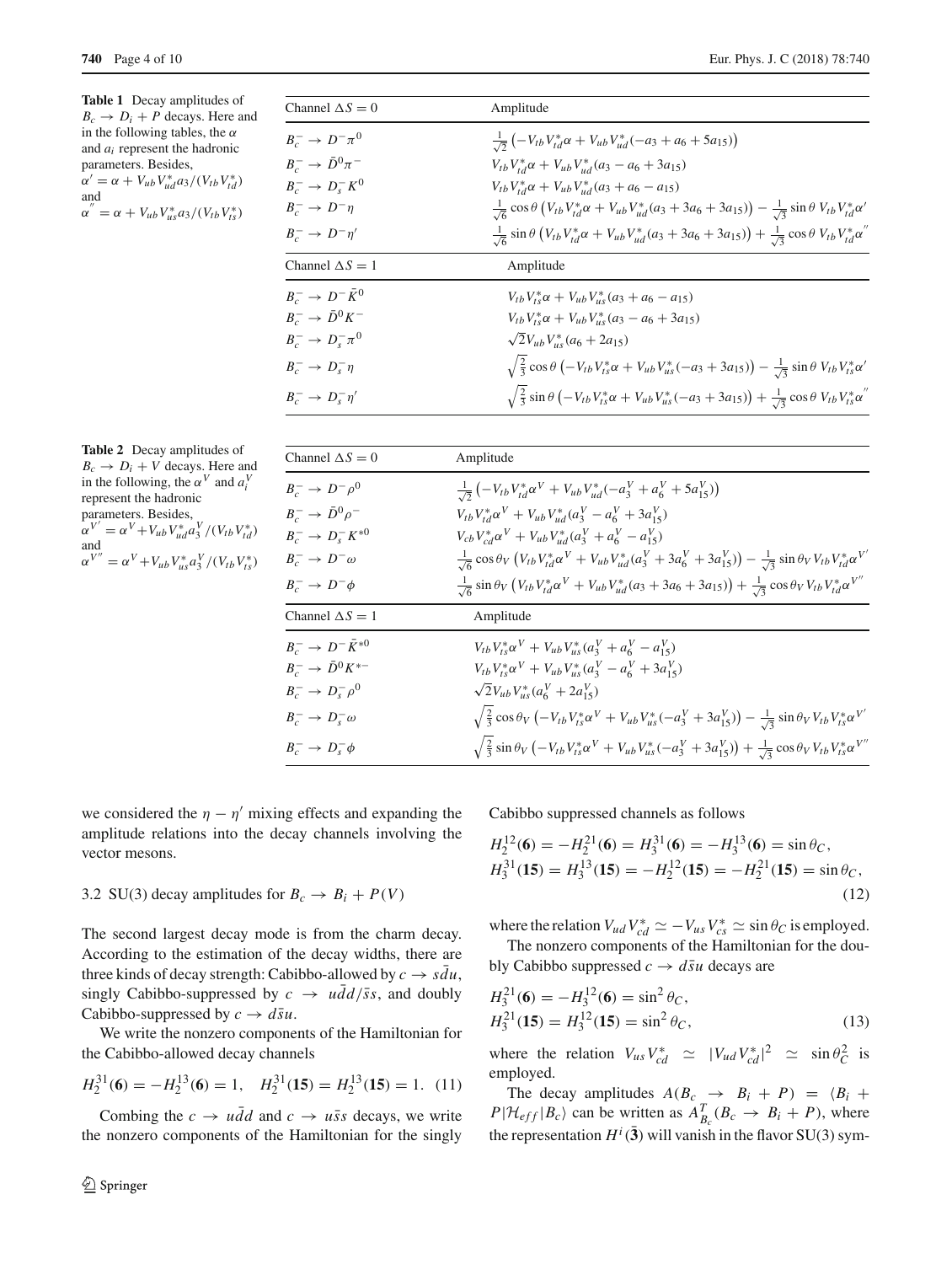<span id="page-4-1"></span>**Table 3** Decay amplitudes of  $B_c \rightarrow B_i + P$  decays

| Cabibbo allowed channel                        | Amplitude                                                    |
|------------------------------------------------|--------------------------------------------------------------|
| $B_c^- \rightarrow \bar{B}_s^0 \pi^-$          | $V_{cs}V_{ud}^*(-a_6+a_{15})$                                |
| $B_{c}^{-} \rightarrow B^{-} K^{0}$            | $V_{cs}V_{ud}^*(a_6 + a_{15})$                               |
| Cabibbo suppressed channel                     | Amplitude                                                    |
| $B_{c}^{-} \rightarrow \bar{B}_{s} K^{-}$      | $V_{cs}V_{us}^*(-a_6+a_{15})$                                |
| $B_{c}^{-} \rightarrow B^{-}n$                 | $-\sqrt{\frac{3}{2}}\cos\theta V_{cs}V_{us}^*(a_6+a_{15})$   |
| $B_{\scriptscriptstyle\sim}^- \to B^- \eta'$   | $-\sqrt{\frac{3}{2}}\sin\theta V_{cs}V_{us}^*(a_6 + a_{15})$ |
| $B_c^- \rightarrow \bar{B}^0 \pi^-$            | $V_{cd}V_{ud}^*(a_6-a_{15})$                                 |
| $B_{\circ}^- \rightarrow B^- \pi^0$            | $\frac{1}{\sqrt{2}}V_{cd}V_{ud}^*(a_6 + a_{15})$             |
| Doubly Cabibbo suppressed channel              | Amplitude                                                    |
| $B_c^- \rightarrow \bar{B}^0 K^-$              | $V_{cd}V_{us}^*(-a_6+a_{15})$                                |
| $B_{c}^{-} \rightarrow B^{-} \overline{K}^{0}$ | $V_{cd}V_{us}^*(a_6 + a_{15})$                               |

**Table 4** Decay amplitudes of  $B_c \rightarrow B_i + V$  decays

<span id="page-4-2"></span>

| Cabibbo allowed channel                                                        | Amplitude                                                                 |
|--------------------------------------------------------------------------------|---------------------------------------------------------------------------|
| $B^-_\circ \rightarrow \bar{B}^0_\circ \rho^-$<br>$B_{c}^{-} \to B^{-} K^{*0}$ | $V_{cs}V_{ud}^*(-a_6^V + a_{15}^V)$<br>$V_{cs}V_{ud}^*(a_6^V + a_{15}^V)$ |
| Cabibbo suppressed channel                                                     | Amplitude                                                                 |
| $B_c^- \rightarrow \bar{B}_s K^{*-}$                                           | $V_{cs}V_{us}^*(-a_6^V + a_{15}^V)$                                       |
| $B_{\circ}^{-} \rightarrow B^{-} \omega$                                       | $-\sqrt{\frac{3}{2}}\cos\theta_V V_{cs} V_{us}^* (a_6^V + a_{15}^V)$      |
| $B^ \rightarrow$ $B^ \phi$                                                     | $-\sqrt{\frac{3}{2}}\sin\theta_V V_{cs}V_{us}^*(a_6^V + a_{15}^V)$        |
| $B^-_\circ \rightarrow \bar{B}^0 \rho^-$                                       | $V_{cd}V_{ud}^*(a_6^V - a_{15}^V)$                                        |
| $B_{c}^{-} \rightarrow B^{-} \rho^{0}$                                         | $\frac{1}{\sqrt{2}}V_{cd}V_{ud}^*(a_6^V + a_{15}^V)$                      |
| Doubly Cabibbo suppressed channel                                              | Amplitude                                                                 |
| $B_{c}^{-} \to \bar{B}^{0} K^{*-}$<br>$B_{c}^{-} \to B^{-} \bar{K}^{*0}$       | $V_{cd}V_{us}^*(-a_6^V + a_{15}^V)$<br>$V_{cd}V_{us}^*(a_6^V + a_{15}^V)$ |

metry [\[64](#page-8-22)]. The effective Hamiltonian can be written as

$$
A_{B_c \to B_i + P}^T = a_6 H_l^{[ij]}(6) B_j P_i^l + a_{15} H_k^{[ij]}(15) B_j P_i^k. \quad (14)
$$

The *B<sub>c</sub>* decay amplitudes into a bottom meson and a light meson can be obtained, which are listed in Tables [3](#page-4-1) and [4.](#page-4-2)

# 3.3 SU(3) decay amplitudes for  $B_c \rightarrow P(V) + P(V)$

In this subsection and the following subsection, we will study the weak annihilation accounting for around  $10\%$  of the  $B_c$ total decay width. Let us begin with the decays into two light mesons, i.e.  $B_c \to P(V) + P(V)$  decay channels. As already mentioned before the light pseudo-scalar mesons *P* and light vector mesons *V* belong to flavor octets.

The  $B_c \to P(V) + P(V)$  decays are induced by the bottom transition into charm quark. The effective weak Hamiltonian is written as

$$
\mathcal{H}_{eff} = \frac{G_F}{\sqrt{2}} \bigg\{ V_{cb} V_{uq}^* \big[ C_1 O_1^{\bar{c}u} + C_2 O_2^{\bar{c}u} \big] + \text{H.c.} \bigg\},\qquad(15)
$$

Since the light quarks in this transition form an octet, we have the nonzero component for the bottom transition into *cud*¯

$$
H_1^2(\mathbf{8}) = V_{cb} V_{ud}^*.
$$
 (16)

For the bottom transition into  $b \rightarrow c\bar{u}s$ , the non-zero component becomes

$$
H_1^3(\mathbf{8}) = V_{cb} V_{us}^*.
$$
 (17)

The decay amplitudes  $A(B_c \to P + P) = \langle P + P | \mathcal{H}_{eff} | B_c \rangle$ can be expressed as

$$
A(B_c \to P + P) = a_8 H_i^j(8) P_j^k P_k^i. \tag{18}
$$

The results of the decay amplitudes of  $B_c \to P(V) + P(V)$ can be found in Table [5.](#page-5-0)

3.4 SU(3) decay amplitudes for  $B_c \rightarrow T_8 + T_8$  and  $B_c \to T_{10} + T_{10}$ 

In this subsection, we will study the two-body baryonic decays of the  $B_c$  meson. The light baryons with spin-parity  $J<sup>P</sup> = \frac{1}{2}^+$  form a SU(3) octet *T*<sub>8</sub>, while the light baryons with spin-parity  $J^P = \frac{3}{2}^+$  form a SU(3) decuplet  $T_{10}$ .

The decay amplitudes  $A(B_c \rightarrow T_8 + T_8) = \langle T_8 + T_8 \rangle$  $T_8|\mathcal{H}_{eff}|B_c\rangle$  can be expressed as

$$
A(B_c \to T_8 + \bar{T}_8) = a_8' H_i^j(\mathbf{8}) T^{ki}(\mathbf{8}) \bar{T}_{jk}(\mathbf{8}).
$$
 (19)

The corresponding amplitudes results are listed in Table [6.](#page-5-1)

The decay amplitudes  $A(B_c \rightarrow T_{10} + T_{10}) = \langle T_{10} + T_{10} + T_{10} \rangle$  $T_{10} | \mathcal{H}_{eff} | B_c \rangle$  can be expressed as

$$
A(B_c \to T_{10} + \bar{T}_{10}) = a'_8 H_i^j(8) T_{10}^{kil}(10) \bar{T}_{jkl}(10). \tag{20}
$$

The corresponding amplitudes results are listed in Table [7.](#page-5-2)

### <span id="page-4-0"></span>**4 Decay widths relations for weak** *Bc* **decays into two hadrons**

Doing a square of the decay amplitudes and integrating the phase space, their decay widths can be obtained. Under flavor SU(3) symmetry, there is no difference in the phase space. Thus the relation between decay widths shall be obtained accordingly. Let us define a ratio between two different channels as

$$
R = \Gamma_i / \Gamma_j. \tag{21}
$$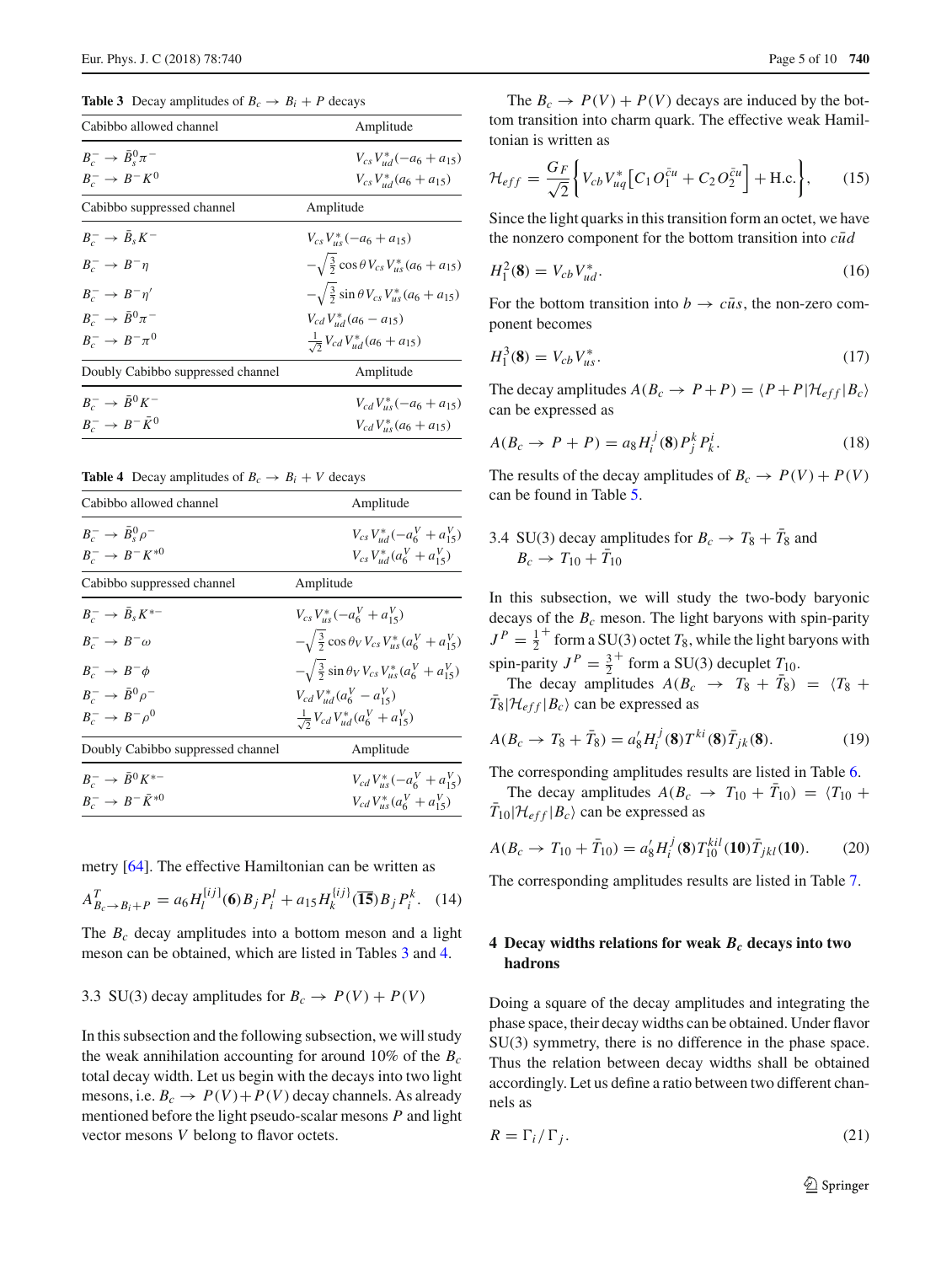**Table 5** Decay amplitudes of  $B_c \rightarrow P(V) + P(V)$  decays

<span id="page-5-0"></span>

| ay amplitudes of<br>$+ P(V)$ decays | Channel $\Delta S = 0$                                   | Amplitude                                                      | Channel $\Delta S = 0$                                            | Amplitude                                               |
|-------------------------------------|----------------------------------------------------------|----------------------------------------------------------------|-------------------------------------------------------------------|---------------------------------------------------------|
|                                     | $B_{c}^{-} \rightarrow \bar{K}^{0} K^{-}$                | $V_{cb}V_{ud}^*$ a <sub>8</sub>                                | $B_{c}^{-} \to \bar{K}^{*0} K^{*-}$                               | $V_{cb}V_{ud}^*a_8^V$                                   |
|                                     | $B_c^- \rightarrow \pi^- \eta$                           | $\sqrt{\frac{2}{3}V_{cb}V_{ud}^*}$ cos $\theta$ a <sub>8</sub> | $B_c^- \rightarrow \rho^- \omega$                                 | $\sqrt{\frac{2}{3}V_{cb}V_{ud}^*}\cos\theta_V a_8^V$    |
|                                     | $B_c^- \to \pi^- \eta'$                                  | $\sqrt{\frac{2}{3}V_{cb}V_{ud}^*}$ sin $\theta$ a <sub>8</sub> | $B_c^- \to \rho^- \phi$                                           | $\sqrt{\frac{2}{3}V_{cb}V_{ud}^* \sin \theta_V a_8^V}$  |
|                                     | Channel $\Delta S = 1$                                   | Amplitude                                                      | Channel $\Delta S = 1$                                            | Amplitude                                               |
|                                     | $B_c^- \rightarrow K^- \eta$                             | $-\sqrt{\frac{1}{6}V_{cb}V_{us}^*}\cos\theta a_8$              | $B_{c}^{-} \rightarrow K^{*-}\omega$                              | $-\sqrt{\frac{1}{6}V_{cb}V_{us}^*}\cos\theta_V a_8^V$   |
|                                     | $B_{c}^{-} \rightarrow K^{-} \eta'$                      | $-\sqrt{\frac{1}{6}V_{cb}V_{us}^*} \sin \theta a_8$            | $B_c^- \rightarrow K^{*-} \phi$                                   | $-\sqrt{\frac{1}{6}}V_{cb}V_{us}^* \sin \theta_V a_8^V$ |
|                                     | $B_c^- \rightarrow \pi^0 K^-$                            | $\frac{1}{\sqrt{2}}V_{cb}V_{us}^*a_8$                          | $B_{c}^{-} \to \rho^{0} K^{*-}$                                   | $\frac{1}{\sqrt{2}}V_{cb}V_{us}^*a_8^V$                 |
|                                     | $B_c^- \rightarrow \pi^- K^0$                            | $V_{cb}V_{us}^*$ ag                                            | $B_{c}^{-} \to \rho^{-} K^{*0}$                                   | $V_{cb}V_{us}^*a_8^V$                                   |
| ay amplitudes of<br>s decays        | Channel $\Delta S = 0$                                   | Amplitude                                                      | Channel $\Delta S = 0$                                            | Amplitude                                               |
|                                     | $B_{c}^{-} \rightarrow \Lambda^{0} \bar{\Sigma}^{-}$     | $\sqrt{\frac{1}{6}V_{cb}V_{ud}^*a_8'}$                         | $B_c^- \rightarrow \bar{\Lambda}^0 \Sigma^-$                      | $\sqrt{\frac{1}{6}V_{cb}V_{ud}^*a_8'}$                  |
|                                     | $B_{\circ}^{-} \rightarrow \Sigma^{0} \bar{\Sigma}^{-}$  | $-\sqrt{\frac{1}{2}V_{cb}V_{ud}^*a_8'}$                        | $B_{c}^{-} \rightarrow \bar{\Sigma}^{0} \Sigma^{-}$               | $\sqrt{\frac{1}{2}V_{cb}V_{ud}^*a_8'}$                  |
|                                     | $B_c^- \to n\bar{p}^-$                                   | $V_{cb}V_{ud}^*a'_8$                                           |                                                                   |                                                         |
|                                     | Channel $\Delta S = 1$                                   | Amplitude                                                      | Channel $\Delta S = 1$                                            | Amplitude                                               |
|                                     | $B_{\circ}^{-} \rightarrow \bar{\Lambda}^{0} \Xi^{-}$    | $\sqrt{\frac{1}{6}V_{cb}V_{us}^*a_8'}$                         | $B_{c}^{-} \rightarrow \bar{\Sigma}^{-} \Xi^{0}$                  | $V_{cb}V_{us}^*a'_8$                                    |
|                                     | $B_c^- \rightarrow \bar{\Sigma}^0 \Sigma^-$              | $\sqrt{\frac{1}{2}V_{cb}V_{us}^*a_8'}$                         | $B_c^- \rightarrow \bar{p}^- \Lambda^0$                           | $-\sqrt{\frac{2}{3}}V_{cb}V_{us}^*a_8'$                 |
| ay amplitudes of                    |                                                          |                                                                |                                                                   |                                                         |
| $\bar{T}_{10}$ decays               | Channel $\Delta S = 0$                                   | Amplitude                                                      | Channel $\Delta S = 0$                                            | Amplitude                                               |
|                                     | $B_{\circ}^{-} \rightarrow \Delta^{0} \bar{\Delta}^{-}$  | $\frac{2}{3}V_{cb}V_{ud}^*a'_8$                                | $B_c^- \rightarrow \Delta^- \bar{\Delta}^0$                       | $\sqrt{\frac{1}{3}V_{cb}V_{ud}^*a_8'}$                  |
|                                     | $B_{c}^{-} \rightarrow \Delta^{+} \bar{\Delta}^{-} -$    | $\sqrt{\frac{1}{3}}V_{cb}V_{ud}^*a_8'$                         | $B_c^- \rightarrow \Xi^{\prime -} \bar{\Xi}^{\prime 0}$           | $\frac{1}{3}V_{cb}V_{ud}^*a_8'$                         |
|                                     | $B_c^- \rightarrow \Sigma^{'0} \bar{\Sigma}^{'-}$        | $\frac{\sqrt{2}}{3}V_{cb}V_{ud}^*a_8'$                         | $B_{c}^{-} \rightarrow \Sigma^{\prime -} \bar{\Sigma}^{\prime 0}$ | $\frac{\sqrt{2}}{3}V_{cb}V_{ud}^*a'_8$                  |
|                                     | Channel $\Delta S = 1$                                   | Amplitude                                                      | Channel $\Delta S = 1$                                            | Amplitude                                               |
|                                     | $B_{\circ}^{-} \rightarrow \Sigma'^{-} \bar{\Delta}^{0}$ | $\frac{1}{3}V_{cb}V_{us}^*a_8'$                                | $B_{c}^{-} \rightarrow \Sigma^{\prime 0} \bar{\Delta}^{-}$        | $\frac{\sqrt{2}}{3}V_{cb}V_{us}^*a_8'$                  |
|                                     | $B_{c}^{-} \rightarrow \Sigma^{'+} \bar{\Delta}^{--}$    | $\sqrt{\frac{1}{3}}V_{cb}V_{us}^*a_8'$                         | $B_{c}^{-} \rightarrow \Xi^{'0} \bar{\Sigma}^{'-}$                | $\frac{2}{3}V_{cb}V_{us}^*a_8'$                         |
|                                     | $B_{c}^{-} \rightarrow \Omega^{-} \overline{\Xi}^{'0}$   | $\sqrt{\frac{1}{3}V_{cb}V_{us}^*a_8'}$                         | $B_c^- \rightarrow \Xi^{\prime -} \bar{\Sigma}^{\prime 0}$        | $\frac{\sqrt{2}}{3}V_{cb}V_{us}^*a_8'$                  |

<span id="page-5-1"></span>**Table 6** Decay amplitudes of  $B_c \rightarrow T_8 + \bar{T}_8$  decays

<span id="page-5-2"></span>**Table 7** Decay amplitudes of  $B_c \rightarrow T_{10} + \overline{T}_{10}$  decays

The results for the weak two-body decays of  $B_c$  into hadrons are given in Tables [8,](#page-6-0) [9](#page-6-1) and [10.](#page-7-5) These ratios could be tested by the future LHCb experiments.

At last, let us study the CP asymmetry effects in the *Bc* meson decays, which may bring about the effect at  $O(10^{-3})$ . From the above amplitudes in tables, the CP conjugated amplitudes can be obtained accordingly. For example, the CP conjugated amplitudes of the  $B_c$  meson decays into a charmed meson and a light meson are of the form of

$$
\frac{\bar{A}(B_c^+ \to \bar{D}_i + \bar{P})}{A(B_c^- \to D_i + P)} = \frac{V_{ub}^* V_{uq} A_{B_c}^T + V_{tb}^* V_{tq} A_{B_c}^P}{V_{ub} V_{uq}^* A_{B_c}^T + V_{tb} V_{tq}^* A_{B_c}^P}.
$$
\n(22)

The direct CP asymmetry can then be defined as

$$
\mathcal{A}_{CP}^{dir} = \frac{\Gamma(B_c^+ \to f_1 f_2) - \Gamma(B_c^- \to f_1 f_2)}{\Gamma(B_c^+ \to \bar{f}_1 \bar{f}_2) + \Gamma(B_c^- \to f_1 f_2)} \n= \frac{|\bar{A}|^2 - |A|^2}{|\bar{A}|^2 + |A|^2}.
$$
\n(23)

From this equation, the direct CP asymmetry can be obtained when inputting the corresponding decay amplitudes. We do not list these repeated results. The decay channels of the *Bc* meson into a bottom meson and a light meson, two light mesons, or two baryons have no direct CP asymme-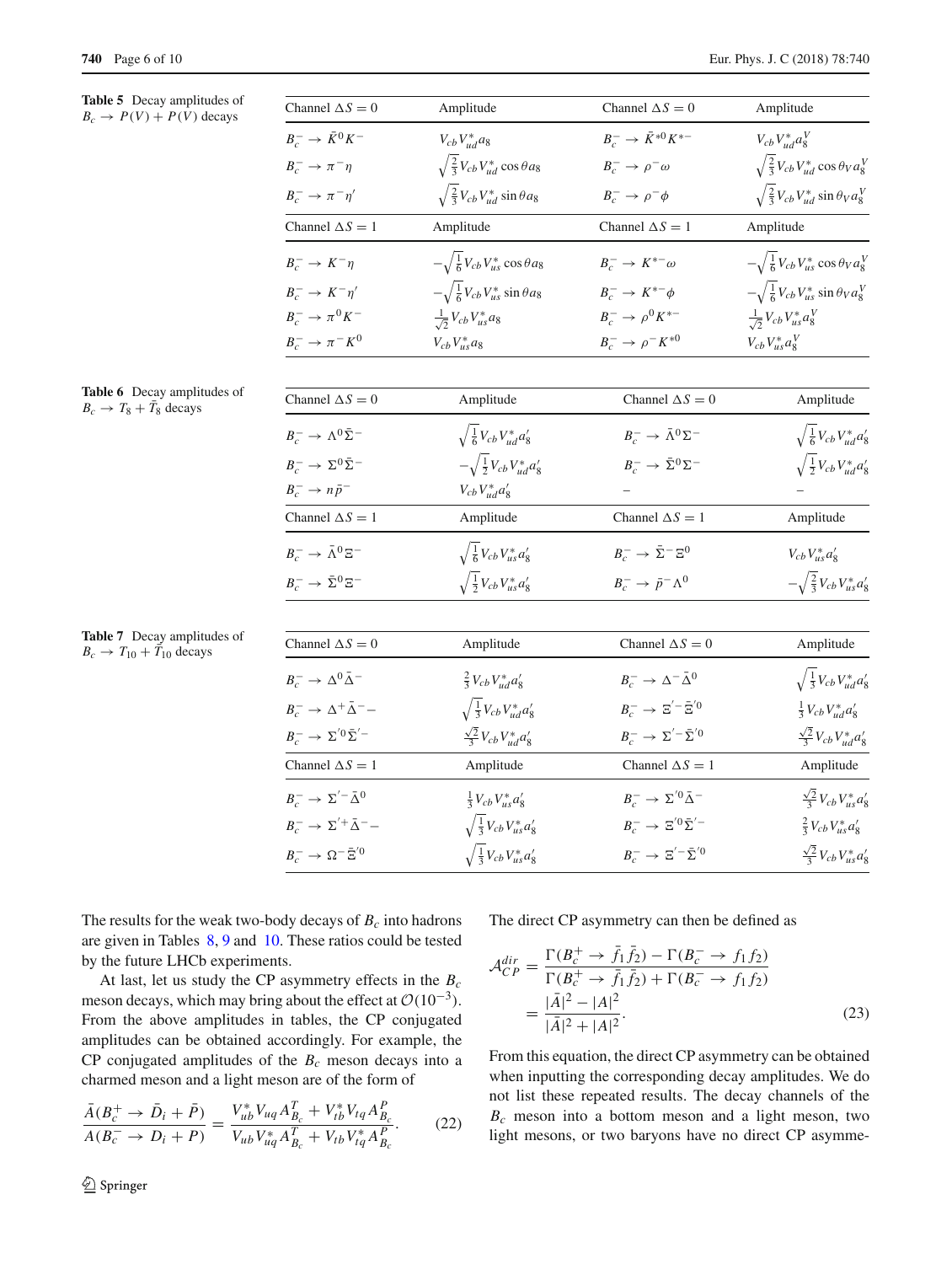<span id="page-6-0"></span>**Table 8** The decay width ratios for  $B_c \rightarrow B_i + P(V)$ 

| $B_c \rightarrow B_i + P$                                                       |                                                     | $B_c \rightarrow B_i + V$                                                                               |                                                     |  |
|---------------------------------------------------------------------------------|-----------------------------------------------------|---------------------------------------------------------------------------------------------------------|-----------------------------------------------------|--|
| $\Gamma_i/\Gamma(B_c^- \to B^-K^0)$                                             | $\boldsymbol{R}$                                    | $\Gamma_i/\Gamma(B_c^- \to B^-K^{*0})$                                                                  | $\overline{R}$                                      |  |
| $\frac{\Gamma(B_c^- \to B^- \pi^0)}{\Gamma(B_c^- \to B^- K^0)}$                 | $\frac{ V_{cd} ^2}{2 V_{cs} ^2}$                    | $\frac{\Gamma(B_c^- \to B^- \rho^0)}{\Gamma(B_c^- \to B^- K^{*0})}$                                     | $\frac{ V_{cd} ^2}{2 V_{cs} ^2}$                    |  |
|                                                                                 |                                                     |                                                                                                         |                                                     |  |
| $\frac{\Gamma(B_c^- \to B^- \eta')}{\Gamma(B_c^- \to B^- K^0)}$                 | $\frac{3 V_{us}^* ^2\sin^2\theta}{2 V_{ud}^* ^2}$   | $\frac{\Gamma(B_c^- \to B^- \phi)}{\Gamma(B_c^- \to B^- K^{*0})}$                                       | $\frac{3 V_{us}^* ^2\sin^2\theta}{2 V_{ud}^* ^2}$   |  |
| $\frac{\Gamma(B_c^- \to B^- \eta)}{\Gamma(B_c^- \to B^- K^0)}$                  | $\frac{3 V_{us}^* ^2\cos^2\theta}{2 V_{ud}^* ^2}$   | $\frac{\Gamma(B^-_c\!\to\! B^-\omega)}{\Gamma(B^-_c\!\to\! B^-K^{\ast 0})}$                             | $\frac{3 V_{us}^* ^2\cos^2\theta}{2 V_{ud}^* ^2}$   |  |
| $\Gamma(B^-_c\!\to\! B^-\bar K^0)$                                              |                                                     |                                                                                                         |                                                     |  |
| $\overline{\Gamma(B_c^- \to B^- K^0)}$                                          | $\frac{  V_{cd}V_{us}^* ^2 }{  V_{cs}V_{ud}^* ^2 }$ | $\frac{\Gamma\left(B_{c}^{-}\to B^{-}\bar{K}^{*0}\right)}{\Gamma\left(B_{c}^{-}\to B^{-}K^{*0}\right)}$ | $\frac{  V_{cd}V_{us}^* ^2 }{  V_{cs}V_{ud}^* ^2 }$ |  |
| $\Gamma_i/\Gamma(B_c^- \to \bar{B}^0 K^-)$                                      | $\boldsymbol{R}$                                    | $\Gamma_i/\Gamma(B_c^- \to \bar{B}^0 K^{*-})$                                                           | $\boldsymbol{R}$                                    |  |
| $\frac{\Gamma(B^-_c\!\to\!\bar{B}^0\pi^-)}{\Gamma(B^-_c\!\to\!\bar{B}^0K^-)}$   | $\frac{ V^*_{ud} ^2}{ V^*_{us} ^2}$                 | $\frac{\Gamma(B_c^- \to \bar{B}^0 \rho^-)}{\Gamma(B_c^- \to \bar{B}^0 K^{*-})}$                         | $\frac{ V^*_{ud} ^2}{ V^*_{us} ^2}$                 |  |
|                                                                                 |                                                     |                                                                                                         |                                                     |  |
| $\frac{\Gamma(B^-_c\!\to\!\bar{B}_s\,K^-)}{\Gamma(B^-_c\!\to\!\bar{B}^0\,K^-)}$ | $\frac{ V_{cs} ^2}{ V_{cd} ^2}$                     | $\frac{\Gamma(B^-_c\!\to\!\bar{B}_sK^{*-})}{\Gamma(B^-_c\!\to\!\bar{B}^0K^{*-})}$                       | $\frac{ V_{cs} ^2}{ V_{cd} ^2}$                     |  |
|                                                                                 |                                                     |                                                                                                         |                                                     |  |
| $B_c \rightarrow P + P$                                                         |                                                     | $B_c \rightarrow V + V$                                                                                 |                                                     |  |
| $\Gamma_i/\Gamma(B_c^- \to \bar{K}^0 K^-)$                                      | $\boldsymbol{R}$                                    | $\Gamma_i/\Gamma(B_c^- \to K^{*0}K^{*-})$                                                               | $\boldsymbol{R}$                                    |  |
| $\frac{\Gamma(B_c^- \to \pi^- \eta)}{\Gamma(B_c^- \to \bar{K}^0 K^-)}$          | $\frac{2\cos^2\theta}{3}$                           | $\frac{\Gamma(B_c^- \to \rho^- \omega)}{\Gamma(B_c^- \to \bar{K}^{*0} K^{*-})}$                         | $\frac{2\cos^2\theta_V}{3}$                         |  |
|                                                                                 |                                                     |                                                                                                         |                                                     |  |
| $\frac{\Gamma(B^-_c\!\to\!\pi^-\eta')}{\Gamma(B^-_c\!\to\!\bar K^0 K^-)}$       | $rac{2 \sin^2 \theta}{3}$                           | $\frac{\Gamma(B^-_c\!\to\!\rho^-\phi)}{\Gamma(B^-_c\!\to\!\bar K^{*0}K^{*-})}$                          | $\frac{2 \sin^2 \theta_V}{3}$                       |  |
| $\Gamma_i/\,\Gamma(B^-_c\to\pi^-K^0)$                                           | $\boldsymbol{R}$                                    | $\Gamma_i/\Gamma(B_c^- \to \rho^- K^{*0})$                                                              | $\boldsymbol{R}$                                    |  |
| $\frac{\Gamma(B_c^- \to \pi^0 K^-)}{\Gamma(B_c^- \to \pi^- K^0)}$               | $\frac{1}{2}$                                       | $\frac{\Gamma(B_c^- \to \rho^0 K^{*-})}{\Gamma(B_c^- \to \rho^- K^{*0})}$                               | $\frac{1}{2}$                                       |  |
|                                                                                 |                                                     |                                                                                                         |                                                     |  |
| $\frac{\Gamma(B_c^- \to K^- \eta')}{\Gamma(B_c^- \to \pi^- K^0)}$               | $\frac{\sin^2\theta}{6}$                            | $\frac{\Gamma(B_c^- \to K^{*-} \phi)}{\Gamma(B_c^- \to \rho^- K^{*0})}$                                 | $\frac{\sin^2 \theta_V}{6}$                         |  |
| $\frac{\Gamma(B_c^- \to K^- \eta)}{\Gamma(B_c^- \to \pi^- K^0)}$                | $\frac{\cos^2\theta}{6}$                            | $\frac{\Gamma(B_c^- \to K^{*-}\omega)}{\Gamma(B_c^- \to \rho^-K^{*0})}$                                 | $\frac{\cos^2\theta_V}{6}$                          |  |
| $\Gamma(B^-_c\!\to\! \bar K^0 K^-)$                                             |                                                     |                                                                                                         |                                                     |  |
| $\Gamma(B_c^- \to \pi^- K^0)$                                                   | $\frac{ V_{ud}^* ^2}{ V_{us}^* ^2}$                 | $\frac{\Gamma(B^-_c\!\to\! B^-K^{\ast 0})}{\Gamma(B^-_c\!\to\!\rho^-K^{\ast 0})}$                       | $\frac{ V^*_{ud} ^2}{ V^*_{us} ^2}$                 |  |

<span id="page-6-1"></span>**Table 9** The decay width ratios for  $B_c \rightarrow P(V) + P(V)$ 

try, because only tree topology diagrams contribute. From the interference of tree diagrams and penguin diagrams, these decay channels of the *Bc* meson decays into a charmed meson and a light meson have the direct CP asymmetry.

Employing the unitarity of the CKM matrix with  $(VV^{\dagger})_{ij}$  $= (V^{\dagger}V)_{ij} = \delta_{ij}$ , we get

$$
Im\left[V_{tb}^*V_{td}V_{ub}V_{ud}^*\right] = -Im\left[V_{tb}^*V_{ts}V_{ub}V_{us}^*\right].\tag{24}
$$

The relations for the direct CP asymmetry of the  $B_c$  meson decays into a charmed meson and a light meson are

$$
\frac{\mathcal{A}_{CP}^{dir}(B_c^{-} \to \bar{D}^0 \pi^{-})}{\mathcal{A}_{CP}^{dir}(B_c^{-} \to \bar{D}^0 K^{-})} = -\frac{\Gamma(B_c^{-} \to \bar{D}^0 K^{-})}{\Gamma(B_c^{-} \to \bar{D}^0 \pi^{-})},
$$
(25)

$$
\frac{\mathcal{A}_{CP}^{dir}(B_c^- \to D_s^- \bar{K}^0)}{\mathcal{A}_{CP}^{dir}(B_c^- \to D^- \bar{K}^0)} = -\frac{\Gamma(B_c^- \to D^- \bar{K}^0)}{\Gamma(B_c^- \to D_s^- \bar{K}^0)},\tag{26}
$$

$$
\frac{\mathcal{A}_{CP}^{dir}(B_{c}^{-} \to \bar{D}^{0}\rho^{-})}{\mathcal{A}_{CP}^{dir}(B_{c}^{-} \to \bar{D}^{0}K^{*-})} = -\frac{\Gamma(B_{c}^{-} \to \bar{D}^{0}K^{*-})}{\Gamma(B_{c}^{-} \to \bar{D}^{0}\rho^{-})},
$$
(27)

$$
\frac{\mathcal{A}_{CP}^{dir}(B_{c}^{-} \to D_{s}^{-}\bar{K}^{*0})}{\mathcal{A}_{CP}^{dir}(B_{c}^{-} \to D^{-}\bar{K}^{*0})} = -\frac{\Gamma(B_{c}^{-} \to D^{-}\bar{K}^{*0})}{\Gamma(B_{c}^{-} \to D_{s}^{-}\bar{K}^{*0})}.
$$
 (28)

These relations actually are very general and similar to the relations in *B* meson decays [\[71](#page-9-1),[72](#page-9-2)], which shall be tested by future LHCb experiments.

#### **5 conclusions**

In this paper, we investigated the decay width relations for the  $B_c$  weak decays into two hadrons under the flavor  $SU(3)$  symmetry. The corresponding decay amplitudes are described by the summation of the flavor SU(3) irreducible amplitudes. The decay channels of the  $B_c$  meson into a charmed meson and a light meson, a bottom meson and a light meson, two light mesons, or two baryons were studied systematically. The direct CP asymmetry effects only exist in the decay channels of the  $B_c$  meson into a charmed meson and a light meson. And we obtained some direct CP asymmetry relations in the flavor SU(3) symmetry. Hadron-hadron colliders provide a solid platform and the precision tests for the various decay modes of the double heavy  $B_c$  meson. The theoretical predictions for the decay width ratios *R* and the direct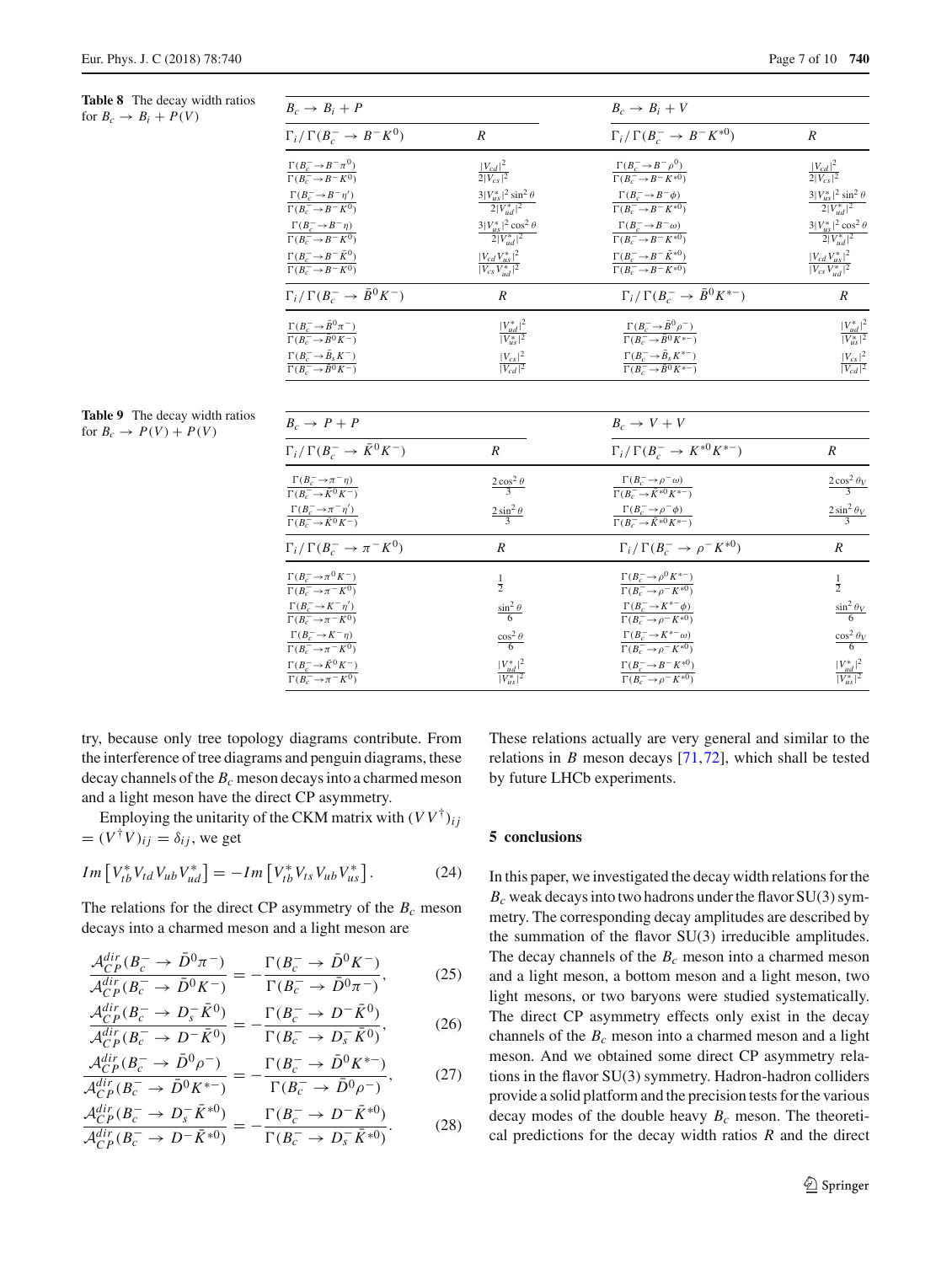<span id="page-7-5"></span>**Table 10** The decay width ratios for  $B_c \rightarrow T_8 + T_8$  and  $B_c \to T_{10} + T_{10}$ 

| $B_c \rightarrow T_8 + T_8$                                                                                       |                                     | $B_c \to T_{10} + T_{10}$                                                                                                                    |                                     |  |
|-------------------------------------------------------------------------------------------------------------------|-------------------------------------|----------------------------------------------------------------------------------------------------------------------------------------------|-------------------------------------|--|
| $\Gamma_i/\Gamma(B_c^- \to n\bar{p}^-)$                                                                           | $\boldsymbol{R}$                    | $\Gamma_i/\Gamma(B_c^- \to \Xi^{\prime -} \bar{\Xi}^{\prime 0})$                                                                             | $\boldsymbol{R}$                    |  |
| $\Gamma(B_c^- \to \Lambda^0 \bar{\Sigma}^-)$<br>$\Gamma(B_c^- \rightarrow n\bar{p}^-)$                            | $\frac{1}{6}$                       | $\frac{\Gamma(B^-_c\!\to\!\Delta^0\bar{\Delta}^-)}{\Gamma(B^-_c\!\to\!\Xi^{'\!-}\bar{\Xi}^{'0})}$                                            | $\overline{4}$                      |  |
| $\Gamma(B^-_c\!\to\!\bar\Lambda^0\Sigma^-)$<br>$\Gamma(B_c^- \to n\bar{p}^-)$                                     | $\frac{1}{6}$                       | $\frac{\Gamma(B^-_c\!\to\!\Delta^-\,\bar{\Delta}^0)}{\Gamma(B^-_c\!\to\!\Xi^{'-}\,\bar{\Xi}^{'0})}$                                          | 3                                   |  |
| $\underline{\Gamma(B^-_c\!\to\!\Sigma^0\bar{\Sigma}^-)}$<br>$\Gamma(\overline{B_c^-}\rightarrow n\overline{p}^-)$ | $\frac{1}{2}$                       | $\frac{\Gamma(B^-_c\!\to\!\Delta^+\bar\Delta^-\!-\!)}{\Gamma(B^-_c\!\to\!\Xi^{'\!-}\bar\Xi^{'0})}$                                           | 3                                   |  |
| $\Gamma(B_c^- \to \bar{\Sigma}^0 \Sigma^-)$<br>$\Gamma(B_c^- \to n\bar{p}^-)$                                     | $\frac{1}{2}$                       | $\frac{\Gamma(B^-_c\!\to\!\Sigma^{'0}\bar\Sigma^{'-})}{\Gamma(B^-_c\!\to\!\Xi^{'-}\bar\Xi^{'0})}$                                            | $\overline{2}$                      |  |
|                                                                                                                   |                                     | $\underline{\Gamma(B^-_c\!\to\!\Sigma^{'-}\bar{\Sigma}^{'0})}$<br>$\overline{\Gamma(B_c^- \rightarrow \Xi^{\prime -} \bar{\Xi}^{\prime 0})}$ | $\overline{2}$                      |  |
| $\Gamma_i/\,\Gamma(B^-_c\to\bar{\Sigma}^-\,\Xi^0)$                                                                | $\boldsymbol{R}$                    | $\Gamma_i/\Gamma(B_c^- \to \Sigma'^{-} \bar{\Delta}^0)$                                                                                      | $\boldsymbol{R}$                    |  |
| $\frac{\Gamma(B^-_c\!\to\!\bar\Lambda^0\,\Xi^-)}{\Gamma(B^-_c\!\to\!\bar\Sigma^-\Xi^0)}$                          | $\frac{1}{6}$                       | $\frac{\Gamma(B^-_c\!\to\!\Sigma^{'0}\bar{\Delta}^-)}{\Gamma(B^-_c\!\to\!\Sigma^{'-}\bar{\Delta}^0)}$                                        | $\overline{2}$                      |  |
| $\frac{\Gamma(B^-_c\!\to\!\bar{\Sigma}^0\Xi^-)}{\Gamma(B^-_c\!\to\!\bar{\Sigma}^-\Xi^0)}$                         | $\frac{1}{2}$                       | $\frac{\Gamma(B^-_c\!\to\!\Sigma^{'p}\bar{\Delta}^-\!-\!)}{\Gamma(B^-_c\!\to\!\Sigma^{'-}\bar{\Delta}^0)}$                                   | 3                                   |  |
| $\frac{\Gamma(B^-_c\!\to\!\bar p^-\Lambda^0)}{\Gamma(B^-_c\!\to\!\bar\Sigma^-\Xi^0)}$                             | $rac{2}{3}$                         | $\frac{\Gamma(B^-_c\!\to\!\Xi^{'0}\bar\Xi^{'-})}{\Gamma(B^-_c\!\to\!\Sigma^{'-}\bar\Delta^0)}$                                               | 4                                   |  |
|                                                                                                                   |                                     | $\frac{\Gamma(B^-_c\!\to\! \Omega^-\bar{\Xi}^{'0})}{\Gamma(B^-_c\!\to\! \Sigma^{'-}\bar{\Delta}^0})$                                         | 3                                   |  |
|                                                                                                                   |                                     | $\Gamma(B_c^- \to \Xi^{'-} {\bar \Sigma}^{'0})$<br>$\overline{\Gamma(B_c^- \to \Sigma'^- \bar{\Delta}^0)}$                                   | $\overline{2}$                      |  |
| $\frac{\Gamma(B_c^- \to n\bar{p}^-)}{\Gamma(B_c^- \to \bar{\Sigma}^- \Xi^0)}$                                     | $\frac{ V^*_{ud} ^2}{ V^*_{us} ^2}$ | $\frac{\Gamma(B^-_c\!\to\! B^-K^{\ast 0})}{\Gamma(B^-_c\!\to\!\Sigma^{\prime-}\bar\Delta^0)}$                                                | $\frac{ V^*_{ud} ^2}{ V^*_{us} ^2}$ |  |

CP asymmetries for the considered  $B_c$  weak decays into two hadrons, as listed in the Tables of this paper, could be tested in the future LHCb experiments.

**Acknowledgements** We thank the discussions with Prof. Wei Wang. This work was supported in part by the National Natural Science Foundation of China under Grant Nos. 11705092 and 11775117, by Natural Science Foundation of Jiangsu under Grant No. BK20171471, and by the start-up funds of Nanjing Normal University.

**Open Access** This article is distributed under the terms of the Creative Commons Attribution 4.0 International License [\(http://creativecomm](http://creativecommons.org/licenses/by/4.0/) [ons.org/licenses/by/4.0/\)](http://creativecommons.org/licenses/by/4.0/), which permits unrestricted use, distribution, and reproduction in any medium, provided you give appropriate credit to the original author(s) and the source, provide a link to the Creative Commons license, and indicate if changes were made. Funded by SCOAP<sup>3</sup>.

## **References**

- <span id="page-7-0"></span>1. S. Kar, P.C. Dash, M. Priyadarsini, S. Naimuddin, N. Barik, Phys. Rev. D **88**(9), 094014 (2013). [https://doi.org/10.1103/PhysRevD.](https://doi.org/10.1103/PhysRevD.88.094014) [88.094014](https://doi.org/10.1103/PhysRevD.88.094014)
- <span id="page-7-1"></span>2. R. Aaij et al. [LHCb Collaboration], Phys. Rev. Lett. **111**(18), 181801 (2013). [https://doi.org/10.1103/PhysRevLett.111.181801.](https://doi.org/10.1103/PhysRevLett.111.181801) [arXiv:1308.4544](http://arxiv.org/abs/1308.4544) [hep-ex]
- <span id="page-7-3"></span>3. R. Aaij et al. [LHCb Collaboration], Phys. Rev. Lett. **113**(15), 152003 (2014). [https://doi.org/10.1103/PhysRevLett.113.152003.](https://doi.org/10.1103/PhysRevLett.113.152003) [arXiv:1408.0971](http://arxiv.org/abs/1408.0971) [hep-ex]
- <span id="page-7-2"></span>4. R. Aaij et al. [LHCb Collaboration], Phys. Rev. Lett. **118**(11), 111803 (2017). [https://doi.org/10.1103/PhysRevLett.118.111803.](https://doi.org/10.1103/PhysRevLett.118.111803) [arXiv:1701.01856](http://arxiv.org/abs/1701.01856) [hep-ex]
- <span id="page-7-4"></span>5. Ds Du, Z. Wang, Phys. Rev. D **39**, 1342 (1989). [https://doi.org/10.](https://doi.org/10.1103/PhysRevD.39.1342) [1103/PhysRevD.39.1342](https://doi.org/10.1103/PhysRevD.39.1342)
- 6. J.F. Sun, D.S. Du, Y.L. Yang, Eur. Phys. J. C **60**, 107 (2009). [https://](https://doi.org/10.1140/epjc/s10052-009-0872-y) [doi.org/10.1140/epjc/s10052-009-0872-y.](https://doi.org/10.1140/epjc/s10052-009-0872-y) [arXiv:0808.3619](http://arxiv.org/abs/0808.3619) [hepph]
- 7. W.F. Wang, Y.Y. Fan, Z.J. Xiao, Chin. Phys. C **37**, 093102 (2013). [https://doi.org/10.1088/1674-1137/37/9/093102.](https://doi.org/10.1088/1674-1137/37/9/093102) [arXiv:1212.5903](http://arxiv.org/abs/1212.5903) [hep-ph]
- 8. X. Liu, Z.J. Xiao, C.D. Lu, Phys. Rev. D **81**, 014022 (2010). [https://](https://doi.org/10.1103/PhysRevD.81.014022) [doi.org/10.1103/PhysRevD.81.014022.](https://doi.org/10.1103/PhysRevD.81.014022) [arXiv:0912.1163](http://arxiv.org/abs/0912.1163) [hep-ph]
- 9. X. Liu, Z.J. Xiao, Phys. Rev. D **82**, 054029 (2010). [https://doi.org/](https://doi.org/10.1103/PhysRevD.82.054029) [10.1103/PhysRevD.82.054029.](https://doi.org/10.1103/PhysRevD.82.054029) [arXiv:1008.5201](http://arxiv.org/abs/1008.5201) [hep-ph]
- 10. X. Liu, Z.J. Xiao, J. Phys. G **38**, 035009 (2011). [https://doi.org/10.](https://doi.org/10.1088/0954-3899/38/3/035009) [1088/0954-3899/38/3/035009.](https://doi.org/10.1088/0954-3899/38/3/035009) [arXiv:1003.3929](http://arxiv.org/abs/1003.3929) [hep-ph]
- 11. Z.J. Xiao, X. Liu, Chin. Sci. Bull. **59**, 3748 (2014). [https://doi.org/](https://doi.org/10.1007/s11434-014-0418-z) [10.1007/s11434-014-0418-z.](https://doi.org/10.1007/s11434-014-0418-z) [arXiv:1401.0151](http://arxiv.org/abs/1401.0151) [hep-ph]
- 12. Z.T. Zou, Y. Li, X. Liu, Phys. Rev. D **97**(5), 053005 (2018). [https://doi.org/10.1103/PhysRevD.97.053005.](https://doi.org/10.1103/PhysRevD.97.053005) [arXiv:1712.02239](http://arxiv.org/abs/1712.02239) [hep-ph]
- 13. Z. Rui, Z.T. Zou, Phys. Rev. D **90**(11), 114030 (2014). [https://doi.](https://doi.org/10.1103/PhysRevD.90.114030) [org/10.1103/PhysRevD.90.114030.](https://doi.org/10.1103/PhysRevD.90.114030) [arXiv:1407.5550](http://arxiv.org/abs/1407.5550) [hep-ph]
- 14. Z. Rui, Phys. Rev. D **97**(3), 033001 (2018). [https://doi.org/10.1103/](https://doi.org/10.1103/PhysRevD.97.033001) [PhysRevD.97.033001.](https://doi.org/10.1103/PhysRevD.97.033001) [arXiv:1712.08928](http://arxiv.org/abs/1712.08928) [hep-ph]
- 15. J. Zhang, X.Q. Yu, Eur. Phys. J. C **63**, 435 (2009). [https://doi.org/](https://doi.org/10.1140/epjc/s10052-009-1112-1) [10.1140/epjc/s10052-009-1112-1.](https://doi.org/10.1140/epjc/s10052-009-1112-1) [arXiv:0905.0945](http://arxiv.org/abs/0905.0945) [hep-ph]
- 16. Q. Chang, N. Wang, J. Sun, L. Han, J. Phys. G **44**(8), 085005 (2017). [https://doi.org/10.1088/1361-6471/aa7bca.](https://doi.org/10.1088/1361-6471/aa7bca) [arXiv:1707.03691](http://arxiv.org/abs/1707.03691) [hep-ph]
- 17. C.H. Chen , Y.H. Lin, [arXiv:1710.05531](http://arxiv.org/abs/1710.05531) [hep-ph]
- 18. S. Dubnicka, A.Z. Dubnickova, A. Issadykov, M.A. Ivanov, A. Liptaj, Phys. Rev. D **96**(7), 076017 (2017). [https://doi.org/10.1103/](https://doi.org/10.1103/PhysRevD.96.076017) [PhysRevD.96.076017.](https://doi.org/10.1103/PhysRevD.96.076017) [arXiv:1708.09607](http://arxiv.org/abs/1708.09607) [hep-ph]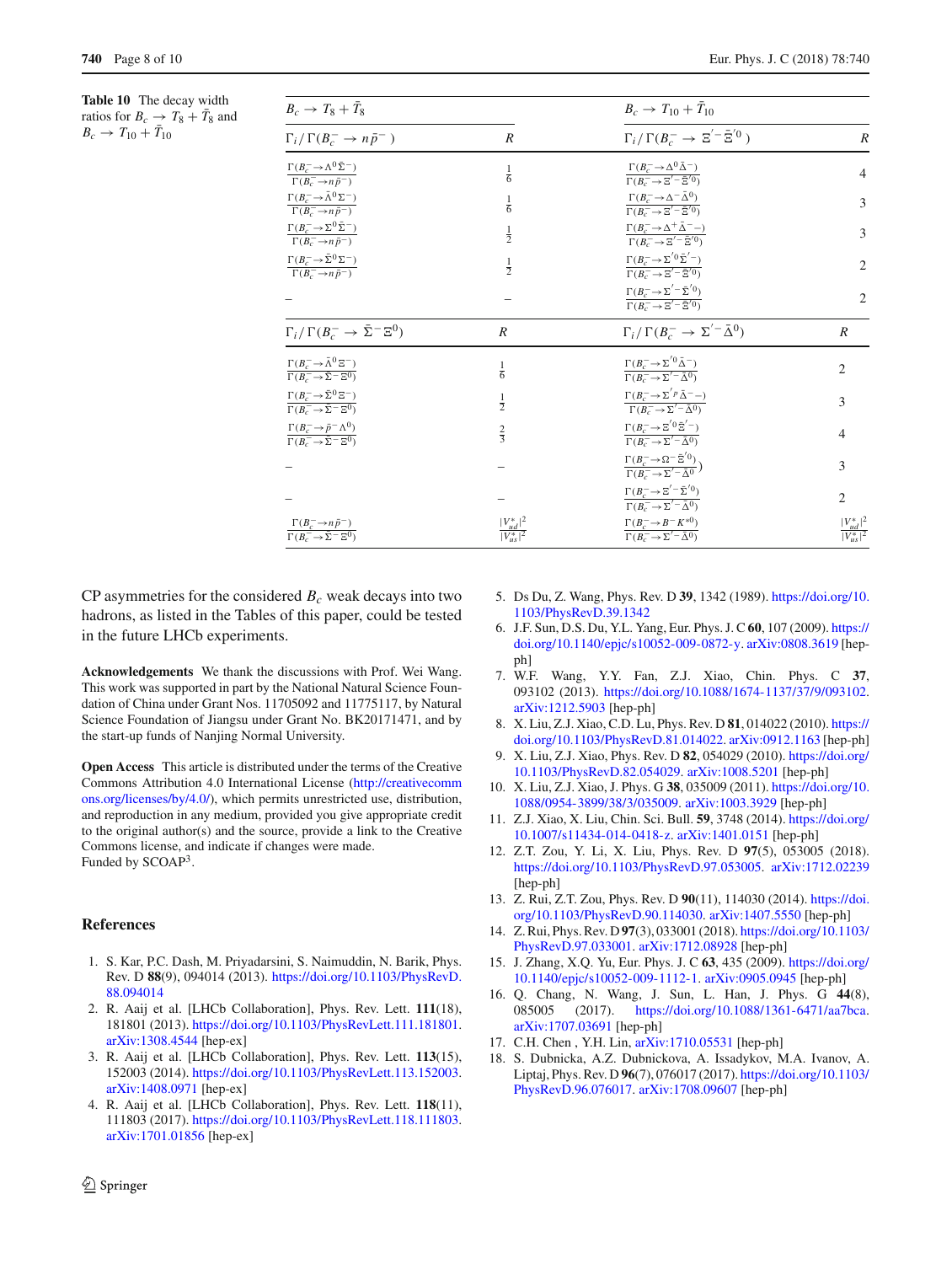- <span id="page-8-0"></span>[s10052-015-3528-0.](https://doi.org/10.1140/epjc/s10052-015-3528-0) [arXiv:1505.02498](http://arxiv.org/abs/1505.02498) [hep-ph] 20. Z. Rui, H. Li, G x Wang, Y. Xiao, Eur. Phys. J. C **76**(10), 564 (2016). [https://doi.org/10.1140/epjc/s10052-016-4424-y.](https://doi.org/10.1140/epjc/s10052-016-4424-y) [arXiv:1602.08918](http://arxiv.org/abs/1602.08918) [hep-ph]
- <span id="page-8-1"></span>21. P. Colangelo, G. Nardulli , N. Paver, Z. Phys. C **57**, 43 (1993). <https://doi.org/10.1007/BF01555737>
- 22. V.V. Kiselev, A.V. Tkabladze, Phys. Rev. D **48**, 5208 (1993). [https://](https://doi.org/10.1103/PhysRevD.48.5208) [doi.org/10.1103/PhysRevD.48.5208](https://doi.org/10.1103/PhysRevD.48.5208)
- <span id="page-8-2"></span>23. K. Azizi, H. Sundu, M. Bayar, Phys. Rev. D **79**, 116001 (2009). [https://doi.org/10.1103/PhysRevD.79.116001.](https://doi.org/10.1103/PhysRevD.79.116001) [arXiv:0902.1467](http://arxiv.org/abs/0902.1467) [hep-ph]
- <span id="page-8-3"></span>24. T. Huang, F. Zuo, Eur. Phys. J. C **51**, 833 (2007). [https://doi.org/10.](https://doi.org/10.1140/epjc/s10052-007-0333-4) [1140/epjc/s10052-007-0333-4.](https://doi.org/10.1140/epjc/s10052-007-0333-4) [arXiv:hep-ph/0702147](http://arxiv.org/abs/hep-ph/0702147) [HEP-PH]
- <span id="page-8-4"></span>25. M.A. Nobes, R.M. Woloshyn, J. Phys. G **26**, 2000 (1079). [https://](https://doi.org/10.1088/0954-3899/26/7/308) [doi.org/10.1088/0954-3899/26/7/308.](https://doi.org/10.1088/0954-3899/26/7/308) [arXiv:hep-ph/0005056](http://arxiv.org/abs/hep-ph/0005056)
- 26. D. Ebert, R.N. Faustov, V.O. Galkin, Phys. Rev. D **68**, 094020 (2003). [https://doi.org/10.1103/PhysRevD.68.094020.](https://doi.org/10.1103/PhysRevD.68.094020) [arXiv:hep-ph/0306306](http://arxiv.org/abs/hep-ph/0306306)
- 27. M.A. Ivanov, J.G. Korner , P. Santorelli, Phys. Rev. D **71**, 094006 (2005). Erratum: [Phys. Rev. D **75**, 019901 (2007). [https://doi.org/10.1103/PhysRevD.75.019901,](https://doi.org/10.1103/PhysRevD.75.019901) [https://doi.org/10.](https://doi.org/10.1103/PhysRevD.71.094006) [1103/PhysRevD.71.094006.](https://doi.org/10.1103/PhysRevD.71.094006) [arXiv:hep-ph/0501051](http://arxiv.org/abs/hep-ph/0501051)
- <span id="page-8-5"></span>28. D. Ebert, R.N. Faustov, V.O. Galkin, Phys. Rev. D **82**, 034019 (2010). [https://doi.org/10.1103/PhysRevD.82.034019.](https://doi.org/10.1103/PhysRevD.82.034019) [arXiv:1007.1369](http://arxiv.org/abs/1007.1369) [hep-ph]
- <span id="page-8-6"></span>29. E. Hernandez, J. Nieves, J.M. Verde-Velasco, Phys. Rev. D **74**, 074008 (2006). [https://doi.org/10.1103/PhysRevD.74.074008.](https://doi.org/10.1103/PhysRevD.74.074008) [arXiv:hep-ph/0607150](http://arxiv.org/abs/hep-ph/0607150)
- <span id="page-8-7"></span>30. W. Wang, Y.L. Shen, C.D. Lu, Phys. Rev. D **79**, 054012 (2009). [https://doi.org/10.1103/PhysRevD.79.054012.](https://doi.org/10.1103/PhysRevD.79.054012) [arXiv:0811.3748](http://arxiv.org/abs/0811.3748) [hep-ph]
- 31. X .X. Wang, W. Wang, C .D. Lu, Phys. Rev. D **79**, 114018 (2009). [https://doi.org/10.1103/PhysRevD.79.114018.](https://doi.org/10.1103/PhysRevD.79.114018) [arXiv:0901.1934](http://arxiv.org/abs/0901.1934) [hep-ph]
- 32. H .W. Ke, T. Liu, X.Q. Li, Phys. Rev. D **89**(1), 017501 (2014). [https://doi.org/10.1103/PhysRevD.89.017501.](https://doi.org/10.1103/PhysRevD.89.017501) [arXiv:1307.5925](http://arxiv.org/abs/1307.5925) [hep-ph]
- <span id="page-8-8"></span>33. Y.J. Shi, W. Wang, Z.X. Zhao, Eur. Phys. J. C **76**(10), 555 (2016). [https://doi.org/10.1140/epjc/s10052-016-4405-1.](https://doi.org/10.1140/epjc/s10052-016-4405-1) [arXiv:1607.00622](http://arxiv.org/abs/1607.00622) [hep-ph]
- <span id="page-8-9"></span>34. H .F. Fu, Y. Jiang, C.S. Kim, G .L. Wang, JHEP **1106**, 015 (2011). [https://doi.org/10.1007/JHEP06\(2011\)015.](https://doi.org/10.1007/JHEP06(2011)015) [arXiv:1102.5399](http://arxiv.org/abs/1102.5399) [hep-ph]
- <span id="page-8-10"></span>35. R. Dhir, R.C. Verma, Phys. Rev. D **79**, 034004 (2009). [https://doi.](https://doi.org/10.1103/PhysRevD.79.034004) [org/10.1103/PhysRevD.79.034004.](https://doi.org/10.1103/PhysRevD.79.034004) [arXiv:0810.4284](http://arxiv.org/abs/0810.4284) [hep-ph]
- <span id="page-8-11"></span>36. C.H. Chang, Y.Q. Chen, Phys. Rev. D **49**, 3399 (1994). [https://doi.](https://doi.org/10.1103/PhysRevD.49.3399) [org/10.1103/PhysRevD.49.3399](https://doi.org/10.1103/PhysRevD.49.3399)
- 37. G. Bell, T. Feldmann, Nucl. Phys. Proc. Suppl. **164**, 189 (2007). [https://doi.org/10.1016/j.nuclphysbps.2006.11.053.](https://doi.org/10.1016/j.nuclphysbps.2006.11.053) [arXiv:hep-ph/0509347](http://arxiv.org/abs/hep-ph/0509347)
- 38. C.F. Qiao, P. Sun, JHEP **1208**, 087 (2012). [https://doi.org/10.1007/](https://doi.org/10.1007/JHEP08(2012)087) [JHEP08\(2012\)087.](https://doi.org/10.1007/JHEP08(2012)087) [arXiv:1103.2025](http://arxiv.org/abs/1103.2025) [hep-ph]
- 39. G. Chiladze, A.F. Falk, A.A. Petrov, Phys. Rev. D **60**, 034011 (1999). [https://doi.org/10.1103/PhysRevD.60.034011.](https://doi.org/10.1103/PhysRevD.60.034011) [arXiv:hep-ph/9811405](http://arxiv.org/abs/hep-ph/9811405)
- 40. C.F. Qiao, R.L. Zhu, Phys. Rev. D **87**(1), 014009 (2013). [https://](https://doi.org/10.1103/PhysRevD.87.014009) [doi.org/10.1103/PhysRevD.87.014009.](https://doi.org/10.1103/PhysRevD.87.014009) [arXiv:1208.5916](http://arxiv.org/abs/1208.5916) [hep-ph]
- 41. C .F. Qiao, P. Sun, D. Yang, R.L. Zhu, Phys. Rev. D **89**(3), 034008 (2014). [https://doi.org/10.1103/PhysRevD.89.](https://doi.org/10.1103/PhysRevD.89.034008) [034008.](https://doi.org/10.1103/PhysRevD.89.034008) [arXiv:1209.5859](http://arxiv.org/abs/1209.5859) [hep-ph]
- 42. R. Zhu, Y. Ma, X.L. Han, Z.J. Xiao, Phys. Rev. D **95**(9), 094012 (2017). [https://doi.org/10.1103/PhysRevD.95.094012.](https://doi.org/10.1103/PhysRevD.95.094012) [arXiv:1703.03875](http://arxiv.org/abs/1703.03875) [hep-ph]
- <span id="page-8-15"></span>43. R. Zhu, Nucl. Phys. B **931**, 359 (2018). [https://doi.org/10.1016/j.](https://doi.org/10.1016/j.nuclphysb.2018.04.018) [nuclphysb.2018.04.018.](https://doi.org/10.1016/j.nuclphysb.2018.04.018) [arXiv:1710.07011](http://arxiv.org/abs/1710.07011) [hep-ph]
- 44. R. Zhu, Y. Ma, X.L. Han ,Z.J. Xiao, [arXiv:1805.06588](http://arxiv.org/abs/1805.06588) [hep-ph]
- <span id="page-8-12"></span>45. W. Wang, R .L. Zhu, Eur. Phys. J. C **75**(8), 360 (2015). [https://doi.](https://doi.org/10.1140/epjc/s10052-015-3583-6) [org/10.1140/epjc/s10052-015-3583-6.](https://doi.org/10.1140/epjc/s10052-015-3583-6) [arXiv:1501.04493](http://arxiv.org/abs/1501.04493) [hepph]
- <span id="page-8-13"></span>46. J.M. Shen, X.G. Wu, H.H. Ma, S.Q. Wang, Phys. Rev. D **90**(3), 034025 (2014). [https://doi.org/10.1103/PhysRevD.90.](https://doi.org/10.1103/PhysRevD.90.034025) [034025.](https://doi.org/10.1103/PhysRevD.90.034025) [arXiv:1407.7309](http://arxiv.org/abs/1407.7309) [hep-ph]
- <span id="page-8-14"></span>47. W.H. Liang, E. Oset, Eur. Phys. J. C **78**(6), 528 (2018). [https://doi.](https://doi.org/10.1140/epjc/s10052-018-5997-4) [org/10.1140/epjc/s10052-018-5997-4.](https://doi.org/10.1140/epjc/s10052-018-5997-4) [arXiv:1804.00938](http://arxiv.org/abs/1804.00938) [hepph]
- <span id="page-8-16"></span>48. M.J. Savage , M.B. Wise, Phys. Rev. D **39**, 3346 (1989). Erratum: [Phys. Rev. D **40**, 3127 (1989)]. [https://doi.org/10.1103/](https://doi.org/10.1103/PhysRevD.39.3346) [PhysRevD.39.3346.](https://doi.org/10.1103/PhysRevD.39.3346) <https://doi.org/10.1103/PhysRevD.40.3127>
- 49. M. Gronau, O.F. Hernandez, D. London, J.L. Rosner, Phys. Rev. D **52**, 6356 (1995). [https://doi.org/10.1103/PhysRevD.52.6356.](https://doi.org/10.1103/PhysRevD.52.6356) [arXiv:hep-ph/9504326](http://arxiv.org/abs/hep-ph/9504326)
- 50. X.G. He, Eur. Phys. J. C **9**, 443 (1999). [https://doi.org/10.1007/](https://doi.org/10.1007/s100529900064) [s100529900064.](https://doi.org/10.1007/s100529900064) [arXiv:hep-ph/9810397](http://arxiv.org/abs/hep-ph/9810397)
- <span id="page-8-20"></span>51. X.G. He, Y.K. Hsiao, J.Q. Shi, Y.L. Wu, Y.F. Zhou, Phys. Rev. D **64**, 034002 (2001). [https://doi.org/10.1103/PhysRevD.64.034002.](https://doi.org/10.1103/PhysRevD.64.034002) [arXiv:hep-ph/0011337](http://arxiv.org/abs/hep-ph/0011337)
- 52. C.W. Chiang, M. Gronau, J.L. Rosner, D.A. Suprun, Phys. Rev. D **70**, 034020 (2004). [https://doi.org/10.1103/PhysRevD.70.034020.](https://doi.org/10.1103/PhysRevD.70.034020) [arXiv:hep-ph/0404073](http://arxiv.org/abs/hep-ph/0404073)
- 53. Y. Li, C.D. Lu, W. Wang, Phys. Rev. D **77**, 054001 (2008). [https://](https://doi.org/10.1103/PhysRevD.77.054001) [doi.org/10.1103/PhysRevD.77.054001.](https://doi.org/10.1103/PhysRevD.77.054001) [arXiv:0711.0497](http://arxiv.org/abs/0711.0497) [hep-ph]
- 54. W. Wang, C.D. Lu, Phys. Rev. D **82**, 034016 (2010). [https://doi.](https://doi.org/10.1103/PhysRevD.82.034016) [org/10.1103/PhysRevD.82.034016.](https://doi.org/10.1103/PhysRevD.82.034016) [arXiv:0910.0613](http://arxiv.org/abs/0910.0613) [hep-ph]
- 55. H.Y. Cheng, S. Oh, JHEP **1109**, 024 (2011). [https://doi.org/10.](https://doi.org/10.1007/JHEP09(2011)024) [1007/JHEP09\(2011\)024.](https://doi.org/10.1007/JHEP09(2011)024) [arXiv:1104.4144](http://arxiv.org/abs/1104.4144) [hep-ph]
- <span id="page-8-21"></span>56. Y.K. Hsiao, C.F. Chang, X.G. He, Phys. Rev. D **93**(11), 114002 (2016). [https://doi.org/10.1103/PhysRevD.93.114002.](https://doi.org/10.1103/PhysRevD.93.114002) [arXiv:1512.09223](http://arxiv.org/abs/1512.09223) [hep-ph]
- 57. C.D.L, W. Wang, F.S. Yu, Phys. Rev. D **93**(5), 056008 (2016). [https://doi.org/10.1103/PhysRevD.93.056008.](https://doi.org/10.1103/PhysRevD.93.056008) [arXiv:1601.04241](http://arxiv.org/abs/1601.04241) [hep-ph]
- <span id="page-8-18"></span>58. X.G. He, W. Wang, R.L. Zhu, J. Phys. G **44**(1), 014003 (2017). [https://doi.org/10.1088/0954-3899/44/1/014003.](https://doi.org/10.1088/0954-3899/44/1/014003) [https://doi.org/](https://doi.org/10.1088/0022-3727/44/27/274003) [10.1088/0022-3727/44/27/274003.](https://doi.org/10.1088/0022-3727/44/27/274003) [arXiv:1606.00097](http://arxiv.org/abs/1606.00097) [hep-ph]
- 59. W. Wang, F.S. Yu, Z.X. Zhao, Eur. Phys. J. C **77**(11), 781 (2017). [https://doi.org/10.1140/epjc/s10052-017-5360-1.](https://doi.org/10.1140/epjc/s10052-017-5360-1) [arXiv:1707.02834](http://arxiv.org/abs/1707.02834) [hep-ph]
- 60. W. Wang, Z.P. Xing, J. Xu, Eur. Phys. J. C **77**(11), 800 (2017). [https://doi.org/10.1140/epjc/s10052-017-5363-y.](https://doi.org/10.1140/epjc/s10052-017-5363-y) [arXiv:1707.06570](http://arxiv.org/abs/1707.06570) [hep-ph]
- 61. X.H. Hu, Y.L. Shen, W. Wang, Z.X. Zhao, [arXiv:1711.10289](http://arxiv.org/abs/1711.10289) [hepph]
- 62. Y.J. Shi, W. Wang, Y. Xing, J. Xu, Eur. Phys. J. C **78**(1), 56 (2018). [https://doi.org/10.1140/epjc/s10052-018-5532-7.](https://doi.org/10.1140/epjc/s10052-018-5532-7) [arXiv:1712.03830](http://arxiv.org/abs/1712.03830) [hep-ph]
- 63. W. Wang, J. Xu, Phys. Rev. D **97**, 093007 (2018). [https://doi.org/](https://doi.org/10.1103/PhysRevD.97.093007) [10.1103/PhysRevD.97.093007.](https://doi.org/10.1103/PhysRevD.97.093007) [arXiv:1803.01476](http://arxiv.org/abs/1803.01476) [hep-ph]
- <span id="page-8-22"></span>64. X.G. He , W. Wang, [arXiv:1803.04227](http://arxiv.org/abs/1803.04227) [hep-ph]
- 65. W. Wang, R.L. Zhu, Phys. Rev. D **96**(1), 014024 (2017). [https://doi.](https://doi.org/10.1103/PhysRevD.96.014024) [org/10.1103/PhysRevD.96.014024.](https://doi.org/10.1103/PhysRevD.96.014024) [arXiv:1704.00179](http://arxiv.org/abs/1704.00179) [hep-ph]
- 66. X. Yan, B. Zhong, R. Zhu, Int. J. Mod. Phys. A **33**, 1850096 (2018). [https://doi.org/10.1142/S0217751X18500963.](https://doi.org/10.1142/S0217751X18500963) [arXiv:1804.06761](http://arxiv.org/abs/1804.06761) [hep-ph]
- <span id="page-8-17"></span>67. B. Bhattacharya, A.A. Petrov, Phys. Lett. B**774**, 430 (2017). [https://](https://doi.org/10.1016/j.physletb.2017.10.004) [doi.org/10.1016/j.physletb.2017.10.004.](https://doi.org/10.1016/j.physletb.2017.10.004) [arXiv:1708.07504](http://arxiv.org/abs/1708.07504) [hepph]
- <span id="page-8-19"></span>68. D. Zeppenfeld, Z. Phys. C **8**, 77 (1981). [https://doi.org/10.1007/](https://doi.org/10.1007/BF01429835) [BF01429835](https://doi.org/10.1007/BF01429835)